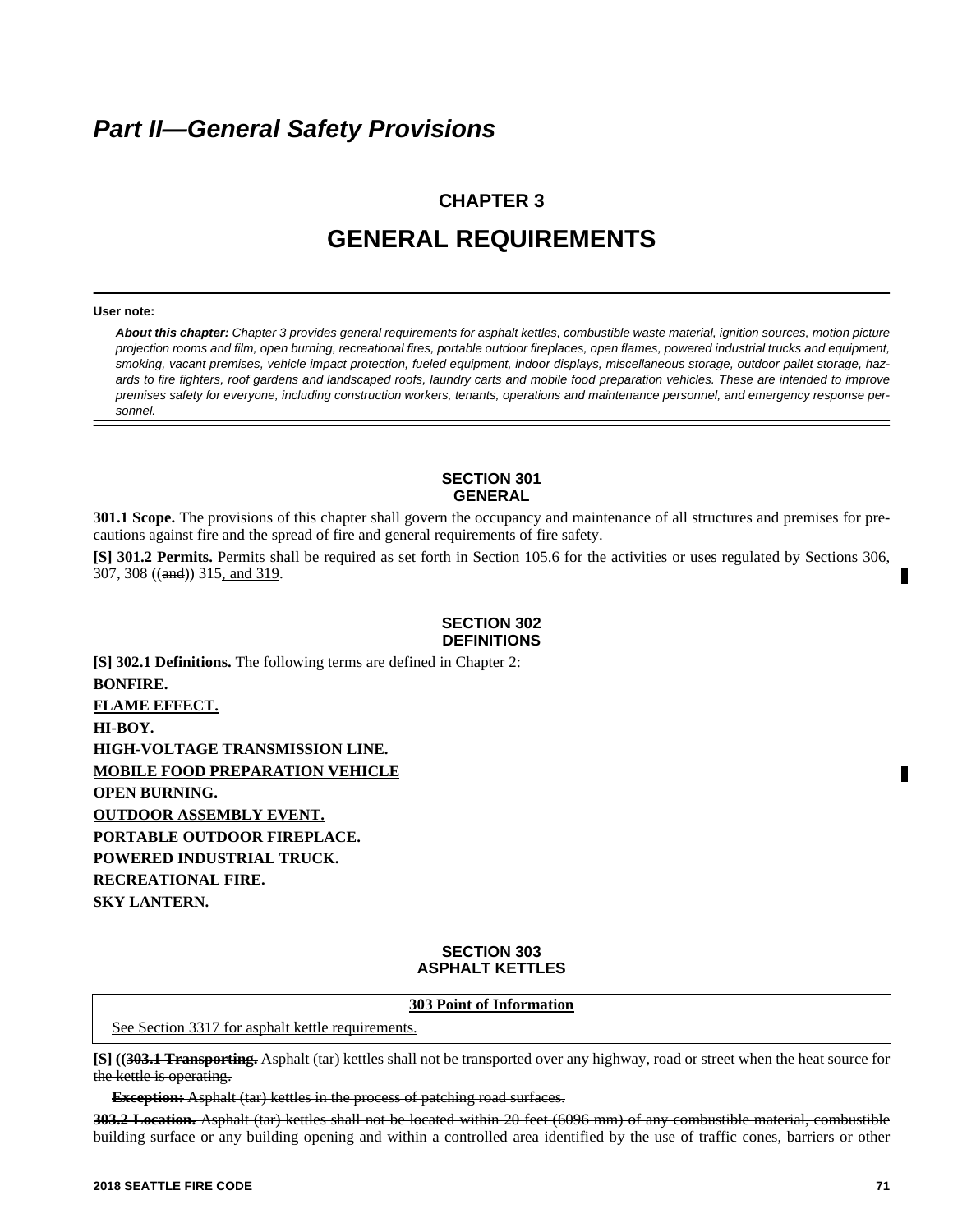*approved* means. Asphalt (tar) kettles and pots shall not be utilized inside or on the roof of a building or structure. Roofing kettles and operating asphalt (tar) kettles shall not block *means of egress*, gates, roadways or entrances.

**303.3 Location of fuel containers.** Fuel containers shall be located not less than 10 feet (3048 mm) from the burner.

**Exception:** Containers properly insulated from heat or flame are allowed to be within 2 feet (610 mm) of the burner.

**303.4 Attendant.** An operating kettle shall be attended by not less than one employee knowledgeable of the operations and hazards. The employee shall be within 100 feet (30 480 mm) of the kettle and have the kettle within sight. Ladders or similar obstacles shall not form a part of the route between the attendant and the kettle.

**303.5 Fire extinguishers.** There shall be a portable fire extinguisher complying with Section 906 and with a minimum 40-B:C rating within 25 feet (7620 mm) of each asphalt (tar) kettle during the period such kettle is being utilized. Additionally, there shall be one portable fire extinguisher with a minimum 3-A:40-B:C rating on the roof being covered.

**303.6 Lids.** Asphalt (tar) kettles shall be equipped with tight-fitting lids.

**303.7 Hi-boys.** Hi-boys shall be constructed of noncombustible materials. Hi-boys shall be limited to a capacity of 55 gallons (208 L). Fuel sources or heating elements shall not be allowed as part of a hi-boy.

**303.8 Roofing kettles.** Roofing kettles shall be constructed of noncombustible materials.

**303.9 Fuel containers under air pressure.** Fuel containers that operate under air pressure shall not exceed 20 gallons (76 L) in capacity and shall be *approved*.))

# **SECTION 304 COMBUSTIBLE WASTE MATERIAL**

**304.1 Waste accumulation prohibited.** Combustible waste material creating a fire hazard shall not be allowed to accumulate in buildings or structures or upon premises.

**304.1.1 Waste material.** Accumulations of wastepaper, wood, hay, straw, weeds, litter or combustible or flammable waste or rubbish of any type shall not be permitted to remain on a roof or in any *court*, yard, vacant lot, alley, parking lot, open space, or beneath a grandstand, *bleacher*, pier, wharf, manufactured home, recreational vehicle or other similar structure.

**304.1.2 Vegetation.** Weeds, grass, vines or other growth that is capable of being ignited and endangering property, shall be cut down and removed by the *owner* or occupant of the premises. Vegetation clearance requirements in urban-wildland interface areas shall be in accordance with the *International Wildland-Urban Interface Code*.

**304.1.3 Space underneath seats.** Spaces underneath grandstand and bleacher seats shall be kept free from combustible and flammable materials. Except where enclosed in not less than 1-hour fire-resistance-rated construction in accordance with the *International Building Code*.

**304.1.3.1 Spaces underneath grandstands and bleachers.** Spaces underneath grandstands and bleachers shall not be occupied or utilized for purposes other than means of egress except where equipped with an automatic sprinkler system in accordance with Section 903.2.1.5.1, or separated with fire barriers and horizontal assemblies in accordance with Section 1029.1.1.1.

**304.2 Storage.** Storage of combustible rubbish shall not produce conditions that will create a nuisance or a hazard to the public health, safety or welfare.

**304.3 Containers.** Combustible rubbish, and waste material kept within or near a structure shall be stored in accordance with Sections 304.3.1 through 304.3.4.

**304.3.1 Spontaneous ignition.** Materials susceptible to spontaneous ignition, such as oily rags, shall be stored in a *listed* disposal container. Contents of such containers shall be removed and disposed of daily.

**[S] 304.3.2 Capacity exceeding 5.33 cubic feet.** Containers with a capacity exceeding 5.33 cubic feet (40 gallons) (0.15 m<sup>3</sup> ) shall be provided with lids. Containers and lids shall be constructed of noncombustible materials or of combustible materials with a peak rate of heat release not exceeding 300 kW/m<sup>2</sup> where tested in accordance with ASTM E1354 at an incident heat flux of  $50 \text{ kW/m}^2$  in the horizontal orientation.

## **Exceptions:**

1. Wastebaskets complying with Section 808.

- 2. Waste accumulated for collection by the City's solid waste utility shall be stored in containers (to include recycling containers) specified in the City's solid waste collection contracts authorized by ordinance.
- 3. Dumpsters or containers in areas protected by an *approved automatic sprinkler system* installed throughout in accordance with Section 903.3.1.1, 903.3.1.2, or 903.3.1.3.

**304.3.3 Capacity exceeding 1.5 cubic yards.** Dumpsters and containers with an individual capacity of 1.5 cubic yards [40.5 cubic feet  $(1.15 \text{ m}^3)$  or more shall not be stored in buildings or placed within 5 feet (1524 mm) of combustible walls, openings or combustible roof eave lines.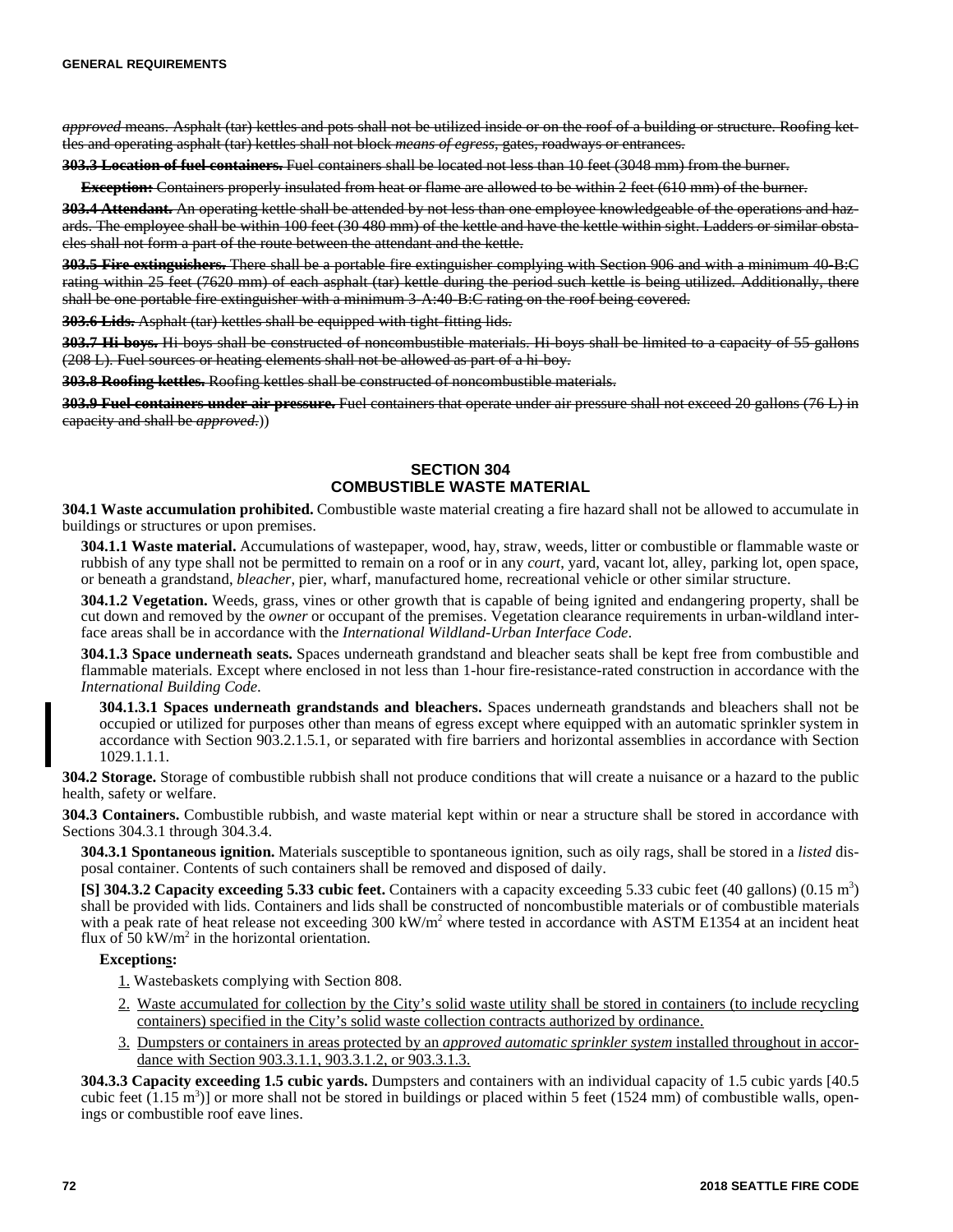#### **Exceptions:**

- 1. Dumpsters or containers that are placed inside buildings in areas protected by an *approved automatic sprinkler system* installed throughout in accordance with Section 903.3.1.1, 903.3.1.2 or 903.3.1.3.
- 2. Storage in a structure shall not be prohibited where the structure is of Type I or IIA construction, located not less than 10 feet (3048 mm) from other buildings and used exclusively for dumpster or container storage.
- 3. Dumpsters or containers that are located adjacent to buildings where the exterior area is protected by an approved automatic sprinkler system.

**304.3.4 Capacity of 1 cubic yard or more.** Dumpsters with an individual capacity of 1.0 cubic yard [200 gallons (0.76 m<sup>3</sup>)] or more shall not be stored in buildings or placed within 5 feet (1524 mm) of combustible walls, openings or combustible roof eave lines unless the dumpsters are constructed of noncombustible materials or of combustible materials with a peak rate of heat release not exceeding 300 kW/m<sup>2</sup> where tested in accordance with ASTM E1354 at an incident heat flux of 50 kW/m<sup>2</sup> in the horizontal orientation.

#### **Exceptions:**

- 1. Dumpsters in areas protected by an *approved automatic sprinkler system* installed throughout in accordance with Section 903.3.1.1, 903.3.1.2 or 903.3.1.3.
- 2. Storage in a structure shall not be prohibited where the structure is of Type I or IIA construction, located not less than 10 feet (3048 mm) from other buildings and used exclusively for dumpster or container storage.

## **SECTION 305 IGNITION SOURCES**

**305.1 Clearance from ignition sources.** Clearance between ignition sources, such as luminaires, heaters, flame-producing devices and combustible materials, shall be maintained in an *approved* manner.

**305.2 Hot ashes and spontaneous ignition sources.** Hot ashes, cinders, smoldering coals or greasy or oily materials subject to spontaneous ignition shall not be deposited in a combustible receptacle, within 10 feet (3048 mm) of other combustible material including combustible walls and partitions or within 2 feet (610 mm) of openings to buildings.

**Exception:** The minimum required separation distance to other combustible materials shall be 2 feet (610 mm) where the material is deposited in a covered, noncombustible receptacle placed on a noncombustible floor, ground surface or stand.

**305.3 Open-flame warning devices.** Open-flame warning devices shall not be used along an excavation, road, or any place where the dislodgment of such device might permit the device to roll, fall or slide on to any area or land containing combustible material.

**305.4 Deliberate or negligent burning.** It shall be unlawful to deliberately or through negligence set fire to or cause the burning of combustible material in such a manner as to endanger the safety of persons or property.

**305.5 Unwanted fire ignitions.** Acts or processes that have caused repeated ignition of unwanted fires shall be modified to prevent future ignition.

## **SECTION 306 MOTION PICTURE PROJECTION ROOMS AND FILM**

**306.1 Motion picture projection rooms.** Electric arc, xenon or other light source projection equipment that develops hazardous gases, dust or radiation and the projection of ribbon-type cellulose nitrate film, regardless of the light source used in projection, shall be operated within a motion picture projection room complying with Section 409 of the *International Building Code*.

**306.2 Cellulose nitrate film storage.** Storage of cellulose nitrate film shall be in accordance with NFPA 40.

## **SECTION 307**

# **OPEN BURNING, RECREATIONAL FIRES AND PORTABLE OUTDOOR FIREPLACES**

**[S] 307.1 General.** A person shall not kindle or maintain or authorize to be kindled or maintained any *open burning.* ((unless conducted and *approved* in accordance with Sections 307.1.1 through 307.5.))

**Exception:** Bonfires allowed under a permit issued by the fire code official.

**[S] ((307.1.1 Prohibited open burning.** Open burning shall be prohibited when atmospheric conditions or local circumstances make such fires hazardous.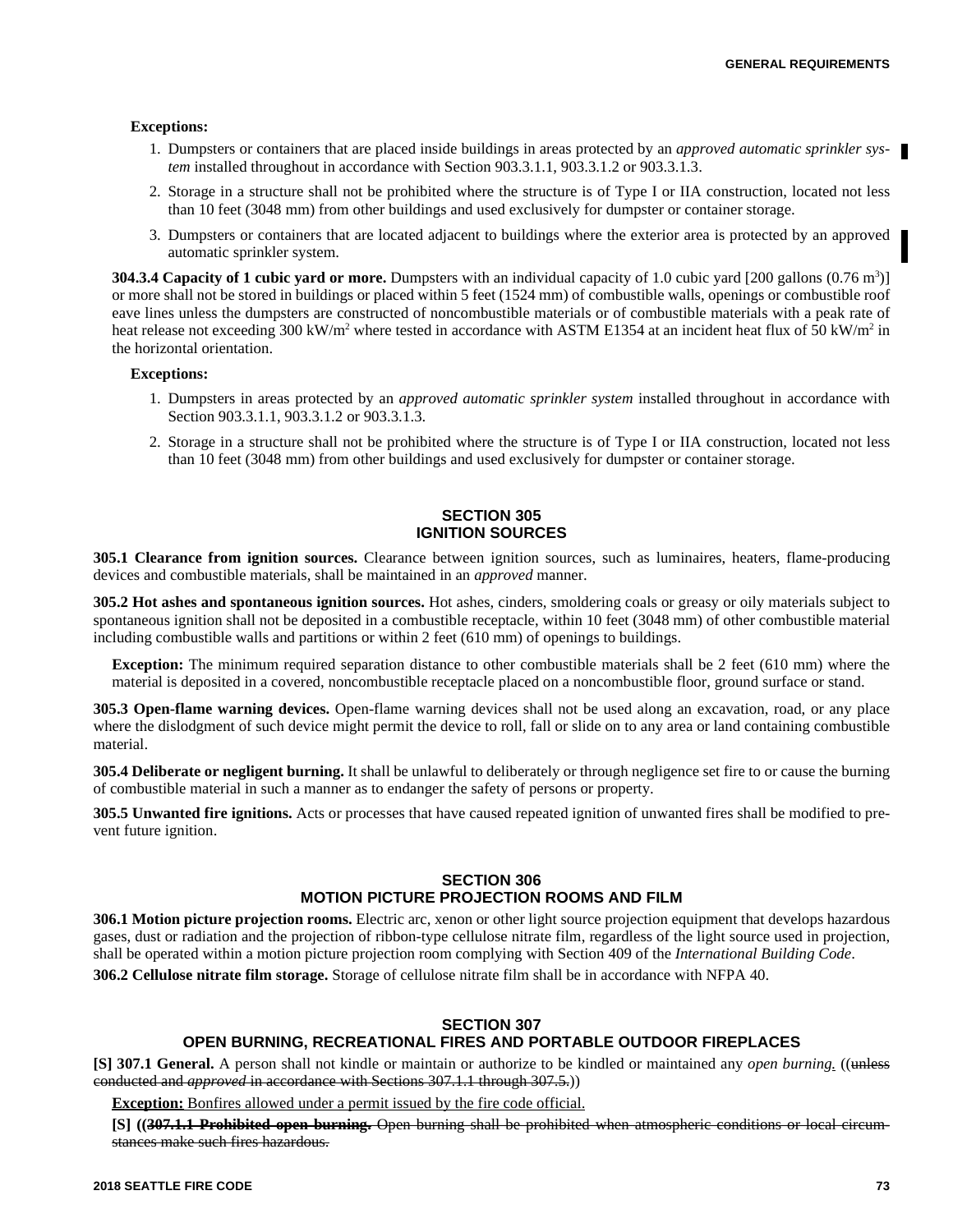**Exception:** Prescribed burning for the purpose of reducing the impact of wildland fire when authorized by the *fire code official.*))

**[S] 307.2 Permit required.** A permit shall be obtained from the *fire code official* in accordance with Section 105.6 prior to kindling ((a fire for recognized silvicultural or range or wildlife management practices, prevention or control of disease or pests, or)) a bonfire. ((Application for such approval shall only be presented by and permits issued to the *owner* of the land on which the fire is to be kindled.))

**[W][S] 307.2.1 Authorization.** Where required by state or local law or regulations, ((*open burning*)) bonfires shall only be permitted with prior approval from the state or local air and water quality management authority, provided that all conditions specified in the authorization are followed. See also WAC 173-425.

**[S] 307.3 Extinguishment authority.** Where ((*open burning*)) a bonfire, recreational fire, or portable outdoor fire place creates or adds to a hazardous situation, or a required permit for ((open burning)) a bonfire has not been obtained, the *fire code official* is authorized to order the extinguishment of the  $((\Theta_{\text{pen}}))$  burning operation.

**[S] 307.4 Location.** The location for ((*open burning* shall be not less than 50 feet (15 240 mm) from any structure, and provisions shall be made to prevent the fire from spreading to within 50 feet (15 240 mm) of any structure)) bonfires, recreational fires, and portable outdoor fireplaces shall be in accordance with Sections 307.4.1 through 307.4.3.

#### **((Exceptions:**

- 1. Fires in *approved* containers that are not less than 15 feet (4572 mm) from a structure.
- 2. The minimum required distance from a structure shall be 25 feet (7620 mm) where the pile size is 3 feet (914 mm) or less in diameter and 2 feet (610 mm) or less in height.))

**307.4.1 Bonfires.** A bonfire shall not be conducted within 50 feet (15 240 mm) of a structure or combustible material unless the fire is contained in a barbecue pit. Conditions that could cause a fire to spread within 50 feet (15 240 mm) of a structure shall be eliminated prior to ignition.

[**W][S] 307.4.2 Recreational fires.** *Recreational fires* shall not be conducted within 25 feet (7620 mm) of a structure or combustible material. Conditions that could cause a fire to spread within 25 feet (7620 mm) of a structure shall be eliminated prior to ignition. See also WAC 173-425.

**307.4.3 Portable outdoor fireplaces.** Portable outdoor fireplaces shall be used in accordance with the manufacturer's instructions and shall not be operated within 15 feet (3048 mm) of a structure or combustible material.

**Exception:** Portable outdoor fireplaces used at one- and two-family *dwellings*.

**[S] 307.5 Attendance.** ((*Open burning*, bonfires)) Bonfires, *recreational fires* and use of portable outdoor fireplaces shall be constantly attended until the fire is extinguished. Not fewer than one portable fire extinguisher complying with Section 906 with a minimum 4-A rating or other *approved* on-site fire-extinguishing equipment, such as dirt, sand, water barrel, garden hose or water truck, shall be available for immediate utilization.

**[S] 307.6 General burning prohibitions.** Trash, yard waste, rubbish, and paper are prohibited as fuel for bonfires, recreational fires, and fires in portable outdoor fireplaces.

# **307.6 Point of Information**

Hazards from *bonfires, recreational fires*, and fires in outdoor fireplaces may include but are not limited to smoke or odor emissions causing potential for false alarms, medical alarms, hazards to health, and exposure to other structures from fire.

If conducting a bonfire or recreational fire or if using an outdoor fireplace, fire extinguishing equipment in accordance with Section 307.5 shall be available for immediate use. For additional regulations and information pertaining to outdoor fires and burning, see chapter 70.94 RCW. Go to www.pscleanair.org for information on how to register an air quality complaint with the Puget Sound Clean Air Agency.

See SFD Information Bulletin *Recreational and Cooking Fire Regulations* at www.seattle.gov/fire. For air quality and burn ban status information and regulations contact the Puget Sound Clean Air Agency referenced above.

## **SECTION 308 OPEN FLAMES**

**[S] 308.1 General.** Open flame, open flame devices, *flame effects,* fire and burning on all premises shall be in accordance with Sections 308.1.1 through 308.4.1 and with other applicable sections of this code.

**308.1.1 Where prohibited.** A person shall not take or utilize an open flame or light in a structure, vessel, boat or other place where highly flammable, combustible or explosive material is utilized or stored. Lighting appliances shall be well-secured in a glass globe and wire mesh cage or a similar *approved* device.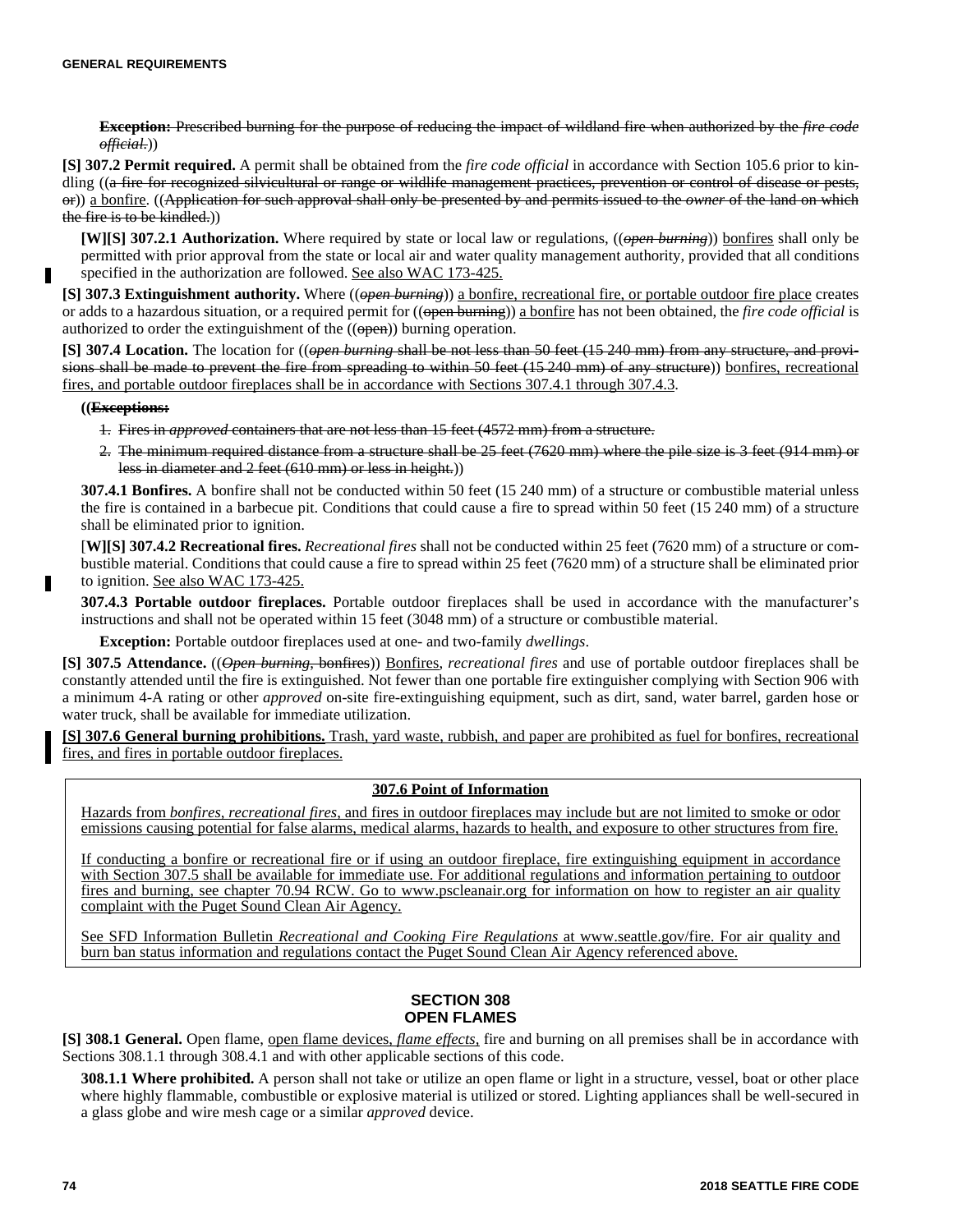**308.1.2 Throwing or placing sources of ignition.** A person shall not throw or place, or cause to be thrown or placed, a lighted match, cigar, cigarette, matches, or other flaming or glowing substance or object on any surface or article where it can cause an unwanted fire.

**308.1.3 Torches for removing paint.** A person utilizing a torch or other flame-producing device for removing paint from a structure shall provide not less than one portable fire extinguisher complying with Section 906 and with a minimum 4-A rating, two portable fire extinguishers, each with a minimum 2-A rating, or a water hose connected to the water supply on the premises where such burning is done. The person doing the burning shall remain on the premises 1 hour after the torch or flame-producing device is utilized.

**[W][S] ((308.1.4 Open-flame cooking devices.** Charcoal burners and other open-flame cooking devices shall not be operated on combustible balconies or within 10 feet (3048 mm) of combustible construction.

#### **Exceptions:**

- 1. One- and two-family *dwellings*.
- 2. Where buildings, balconies and decks are protected by an *automatic sprinkler system*.
- 3. LP-gas cooking devices having LP-gas container with a water capacity not greater than 2-1/2 pounds [nominal 1 pound  $(0.454 \text{ kg})$  LP-gas capacity.)

**((308.1.5)) 308.1.4 Location near combustibles.** Open flames such as from candles, lanterns, kerosene heaters and gas-fired heaters shall not be located on or near decorative material or similar combustible materials.

**((308.1.6)) 308.1.5 Open-flame devices.** Torches and other devices, machines or processes liable to start or cause fire shall not be operated or used in or on wildfire risk areas, except by a permit in accordance with Section 105.6 secured from the *fire code official.*

**Exception:** Use within inhabited premises or designated campsites that are not less than 30 feet (9144 mm) from grass-, grain-, brush- or forest-covered areas.

**((308.1.6.1)) 308.1.5.1 Signals and markers.** Flame-employing devices, such as lanterns or kerosene road flares, shall not be operated or used as a signal or marker in or on wildfire risk areas.

**Exception:** The proper use of fusees at the scenes of emergencies or as required by standard railroad operating procedures.

**[S] ((308.1.6.2)) 308.1.5.2 Portable fueled open-flame devices.** Portable open-flame devices fueled by flammable or combustible gases or liquids shall be enclosed or installed in such a manner as to prevent the flame from contacting combustible material.

#### **Exceptions:**

- 1. LP-gas-fueled devices used for sweating pipe joints or removing paint in accordance with Chapter 61.
- 2. Cutting and welding operations in accordance with Chapter 35.
- 3. Torches or flame-producing devices in accordance with Section ((308.4)) 308.1.3 and 308.1.5.
- 4. Candles and open-flame decorative devices in accordance with Section 308.3.

**[S]** ((308.1.6.3)) 308.1.5.3 Sky lanterns. A person shall not ignite, release or cause to be released ((an untethered)) a sky lantern or like materials.

**[W][S] ((308.1.7)) 308.1.6 Religious ceremonies.** ((Where, in the opinion of the *fire code official*, adequate safeguards have been taken, participants in religious ceremonies are allowed to carry hand-held candles.)) Participants in religious ceremonies shall not be precluded from carrying hand-held candles. Hand-held candles shall not be passed from one person to another while lighted. See RCW 19.27.031(3).

**[W] ((308.1.7.1)) 308.1.6.1 Aisles and exits.** Candles shall be prohibited in areas where occupants stand, or in an *aisle* or *exit*.

#### **Exception:** Candles used in religious ceremonies.

**((308.1.8)) 308.1.7 Flaming food and beverage preparation.** The preparation of flaming foods or beverages in places of assembly and drinking or dining establishments shall be in accordance with Sections ((308.1.8.1 through 308.1.8.5)) 308.1.7.1 through 308.1.7.5.

**[W] ((308.1.8.1)) 308.1.7.1 Dispensing.** Flammable or *combustible liquids* used in the preparation of flaming foods or beverages shall be dispensed from one of the following:

- 1. A 1-ounce (29.6 ml) container.
- 2. A container not exceeding 1-quart (946.5 ml) capacity with a controlled pouring device that will limit the flow to a 1-ounce (29.6 ml) serving.

**((308.1.8.2)) 308.1.7.2 Containers not in use.** Containers shall be secured to prevent spillage when not in use.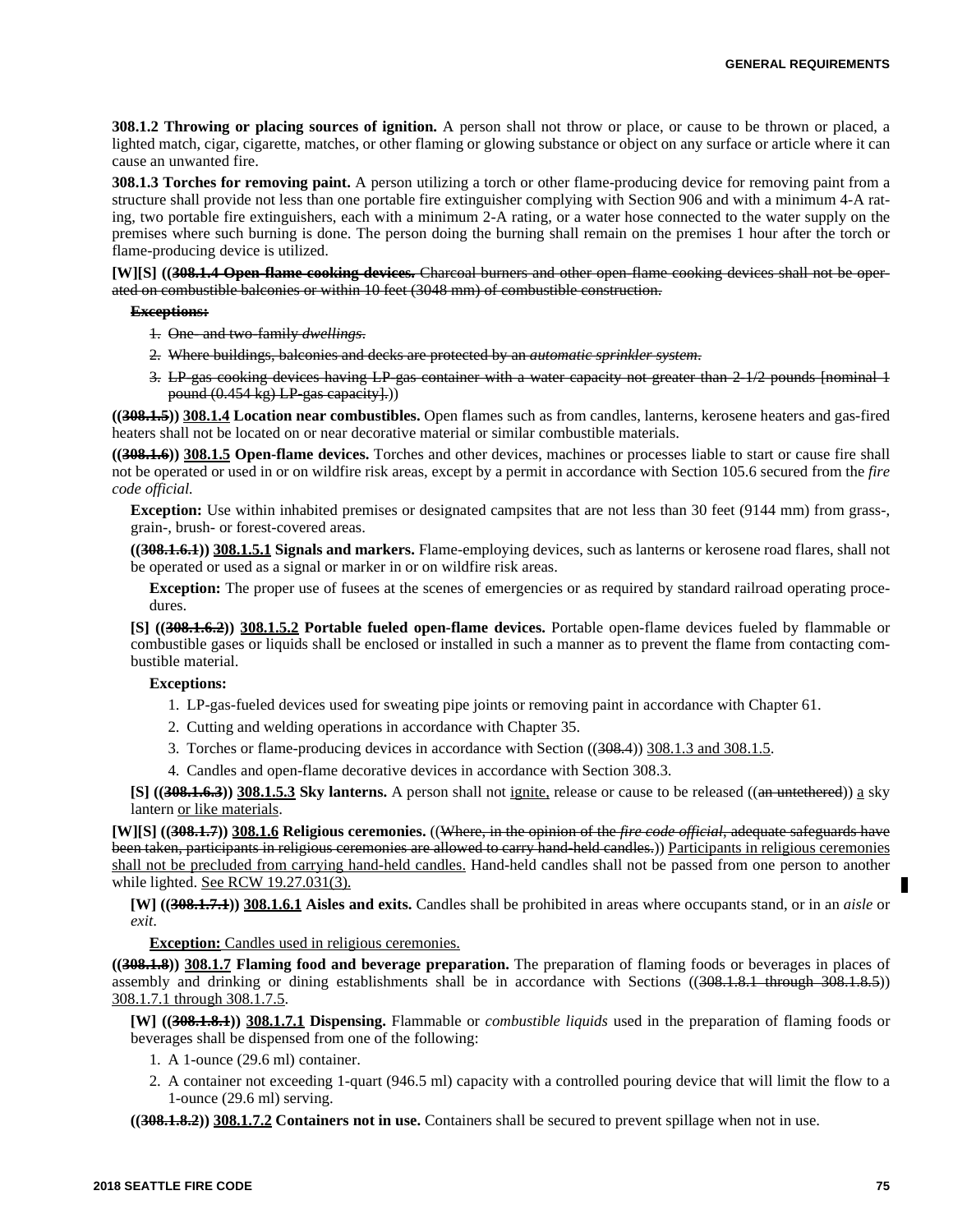**((308.1.8.3)) 308.1.7.3 Serving of flaming food.** The serving of flaming foods or beverages shall be done in a safe manner and shall not create high flames. The pouring, ladling or spooning of liquids is restricted to a maximum height of 8 inches (203 mm) above the receiving receptacle.

**((308.1.8.4)) 308.1.7.4 Location.** Flaming foods or beverages shall be prepared only in the immediate vicinity of the table being serviced. They shall not be transported or carried while burning.

**((308.1.8.5)) 308.1.7.5 Fire protection.** The person preparing the flaming foods or beverages shall have a wet cloth towel immediately available for use in smothering the flames in the event of an emergency.

**[W][S] 308.1.8 Decorative open flame tables.** Gas-fired portable or fixed open flame fire tables and fireplaces are required to be provided with *fire code official* approved design or protection devices to prevent occupants from using flame, and from flame being exposed to combustible material. A fire extinguisher shall be located within 75 feet of travel distance or a distance as approved by the *fire code official.* Where located indoors, the supply gas valve will be interlocked with building fire alarm and/or fire sprinklers, where provided.

**[S] 308.2 Permits required.** Permits shall be obtained from the *fire code official* in accordance with Section 105.6 prior to engaging in the following activities involving open flame, open flame devices and *flame effects,* fire and burning:

- 1. Use of a torch or flame-producing device to remove paint from a structure.
- 2. Use of open flame, open flame devices and *flame effects,* fire or burning before an audience in connection with Group A, B, or E occupancies, covered malls, and outdoor assembly events.
- 3. Use or operation of torches and other open flame devices, machines or processes liable to start or cause fire in or on wildfire risk areas.

**[S] 308.2.1 Financial responsibility.** Before a permit is issued, liability insurance in accordance with Section 105.3.9 shall be obtained.

# **[S] 308.3 Group A occupancies.** Open-flames, open flame devices, and *flame effects* shall not be used in a Group A occupancy. **Exceptions:**

- 1. Open-flames, open-flame devices, and *flame effects* are allowed to be used in the following situations, provided that *approved* precautions are taken to prevent ignition of a combustible material or injury to occupants:
	- 1.1. Where necessary for ceremonial or religious purposes in accordance with Section 308.1.((7))6.
	- 1.2. ((On stages and platforms as)) As a necessary part of a performance before an audience in accordance with Section 308.3.2.
	- 1.3. Where candles on tables are securely supported on substantial noncombustible bases and the candle flames are protected.
- 2. Heat-producing equipment complying with Chapter 6 and the *International Mechanical Code*.
- 3. Gas lights are allowed to be used provided that adequate precautions satisfactory to the *fire code official* are taken to prevent ignition of combustible materials.

**308.3.1 Open-flame decorative devices.** Open-flame decorative devices shall comply with all of the following restrictions:

- 1. Class I and Class II liquids and LP-gas shall not be used.
- 2. Liquid- or solid-fueled lighting devices containing more than 8 ounces (237 ml) of fuel must self-extinguish and not leak fuel at a rate of more than 0.25 teaspoon per minute (1.26 ml per minute) if tipped over.
- 3. The device or holder shall be constructed to prevent the spillage of liquid fuel or wax at the rate of more than 0.25 teaspoon per minute (1.26 ml per minute) when the device or holder is not in an upright position.
- 4. The device or holder shall be designed so that it will return to the upright position after being tilted to an angle of 45 degrees (0.79 rad) from vertical.

**Exception:** Devices that self-extinguish if tipped over and do not spill fuel or wax at the rate of more than 0.25 teaspoon per minute (1.26 ml per minute) if tipped over.

- 5. The flame shall be enclosed except where openings on the side are not more than 0.375-inch (9.5 mm) diameter or where openings are on the top and the distance to the top is such that a piece of tissue paper placed on the top will not ignite in 10 seconds.
- 6. Chimneys shall be made of noncombustible materials and securely attached to the open-flame device.

**Exception:** A chimney is not required to be attached to any open-flame device that will self-extinguish if the device is tipped over.

- 7. Fuel canisters shall be safely sealed for storage.
- 8. Storage and handling of *combustible liquids* shall be in accordance with Chapter 57.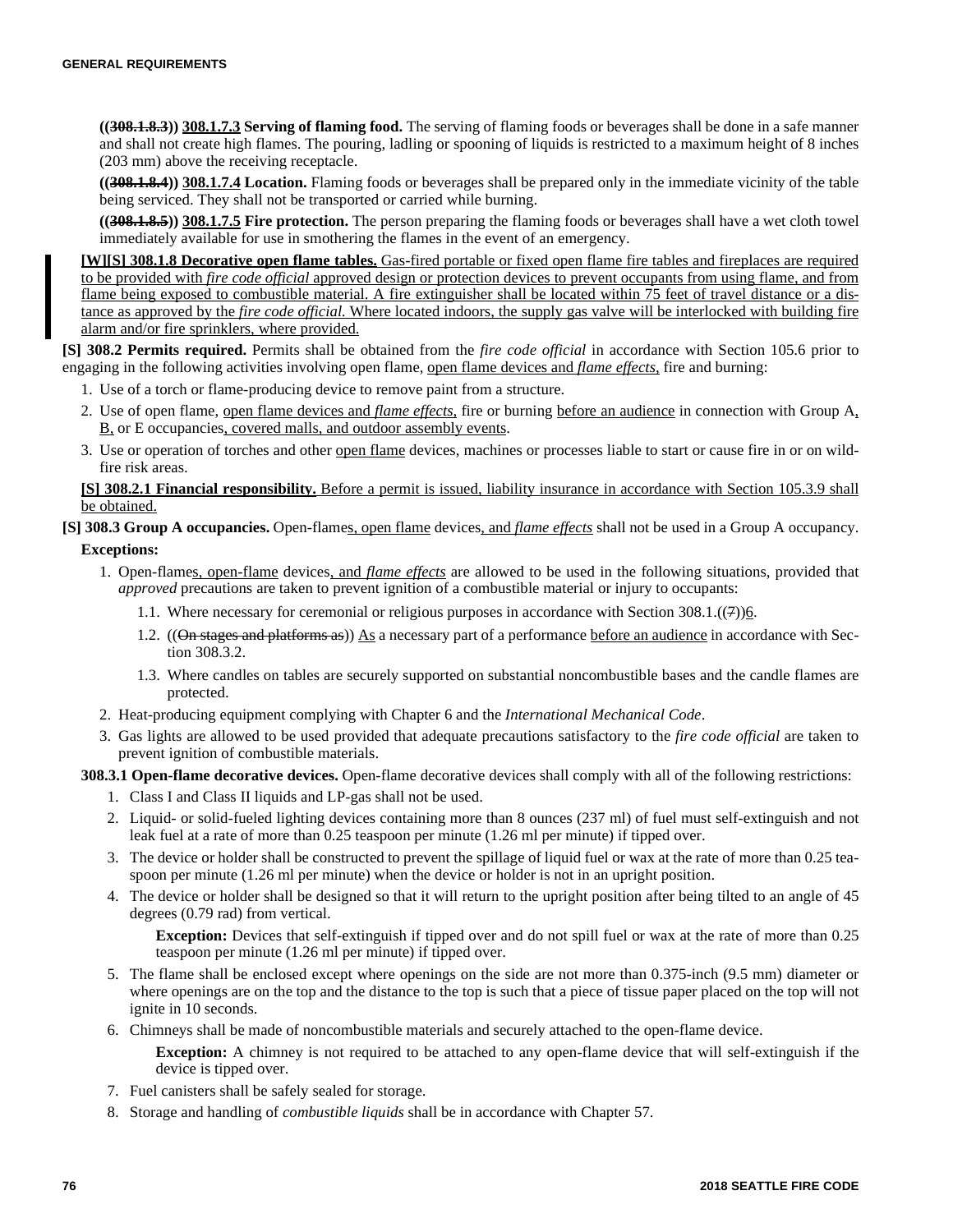- 9. Shades, where used, shall be made of noncombustible materials and securely attached to the open-flame device holder or chimney.
- 10. Candelabras with flame-lighted candles shall be securely fastened in place to prevent overturning, and shall be located away from occupants using the area and away from possible contact with drapes, curtains or other combustibles.

**[S] 308.3.2 ((Theatrical performances)) Performances before an audience.** Where *approved*, open flames, open-flame devices and flame effects used in conjunction with ((theatrical)) performances before an audience are allowed to be used in venues protected by an approved automatic sprinkler systems in accordance with Section 903.3.1.1 and where adequate safety precautions have been taken in accordance with NFPA 160.

**308.4 Group R occupancies.** Open flame, fire and burning in Group R occupancies shall comply with the requirements of Sections 308.1 through ((308.1.6.3)) 308.1.5.3 and Section 308.4.1.

**308.4.1 Group R-2 dormitories.** Candles, incense and similar open-flame-producing items shall not be allowed in sleeping units in Group R-2 dormitory occupancies.

# **SECTION 309 POWERED INDUSTRIAL TRUCKS AND EQUIPMENT**

**309.1 General.** Powered industrial trucks and similar equipment including, but not limited to, floor scrubbers and floor buffers, shall be operated and maintained in accordance with Section 309.2 through 309.7.

**309.2 Use in hazardous (classified) locations.** Powered industrial trucks used in areas designated as hazardous (classified) locations in accordance with NFPA 70 shall be listed and labeled for use in the environment intended in accordance with NFPA 505.

**309.3 Battery chargers.** Battery chargers shall be of an *approved* type. Combustible storage shall be kept not less than 3 feet (915 mm) from battery chargers. Battery charging shall not be conducted in areas open to the public.

**309.4 Ventilation.** Ventilation shall be provided in an *approved* manner in battery-charging areas to prevent a dangerous accumulation of flammable gases.

**309.5 Fire extinguishers.** Battery-charging areas shall be provided with a fire extinguisher complying with Section 906 having a minimum 4-A:20-B:C rating within 20 feet (6096 mm) of the battery charger.

**309.6 Refueling.** Powered industrial trucks using liquid fuel, LP-gas or hydrogen shall be refueled outside of buildings or in areas specifically *approved* for that purpose. Fixed fuel-dispensing equipment and associated fueling operations shall be in accordance with Chapter 23. Other fuel-dispensing equipment and operations, including cylinder exchange for LP-gas-fueled vehicles, shall be in accordance with Chapter 57 for flammable and *combustible liquids* or Chapter 61 for LP-gas.

**309.7 Repairs.** Repairs to fuel systems, electrical systems and repairs utilizing open flame or welding shall be done in *approved* locations outside of buildings or in areas specifically *approved* for that purpose.

## **SECTION 310 SMOKING**

**310.1 General.** The smoking or carrying of a lighted pipe, cigar, cigarette or any other type of smoking paraphernalia or material is prohibited in the areas indicated in Sections 310.2 through 310.8.

**310.2 Prohibited areas.** Smoking shall be prohibited where conditions are such as to make smoking a hazard, and in spaces where flammable or combustible materials are stored or handled.

**310.3 "No Smoking" signs.** The *fire code official* is authorized to order the posting of "No Smoking" signs in a conspicuous location in each structure or location in which smoking is prohibited. The content, lettering, size, color and location of required "No Smoking" signs shall be *approved*.

**Exception:** In Group I-2 occupancies where smoking is prohibited, "No Smoking" signs are not required in interior locations of the facility where signs are displayed at all major entrances into the facility.

# **310.3 Point of Information**

See Seattle Municipal Code 10.64 for requirements for posting "no smoking" signs in public places.

**310.4 Removal of signs prohibited.** A posted "No Smoking" sign shall not be obscured, removed, defaced, mutilated or destroyed.

**310.5 Compliance with "No Smoking" signs.** Smoking shall not be permitted nor shall a person smoke, throw or deposit any lighted or smoldering substance in any place where "No Smoking" signs are posted.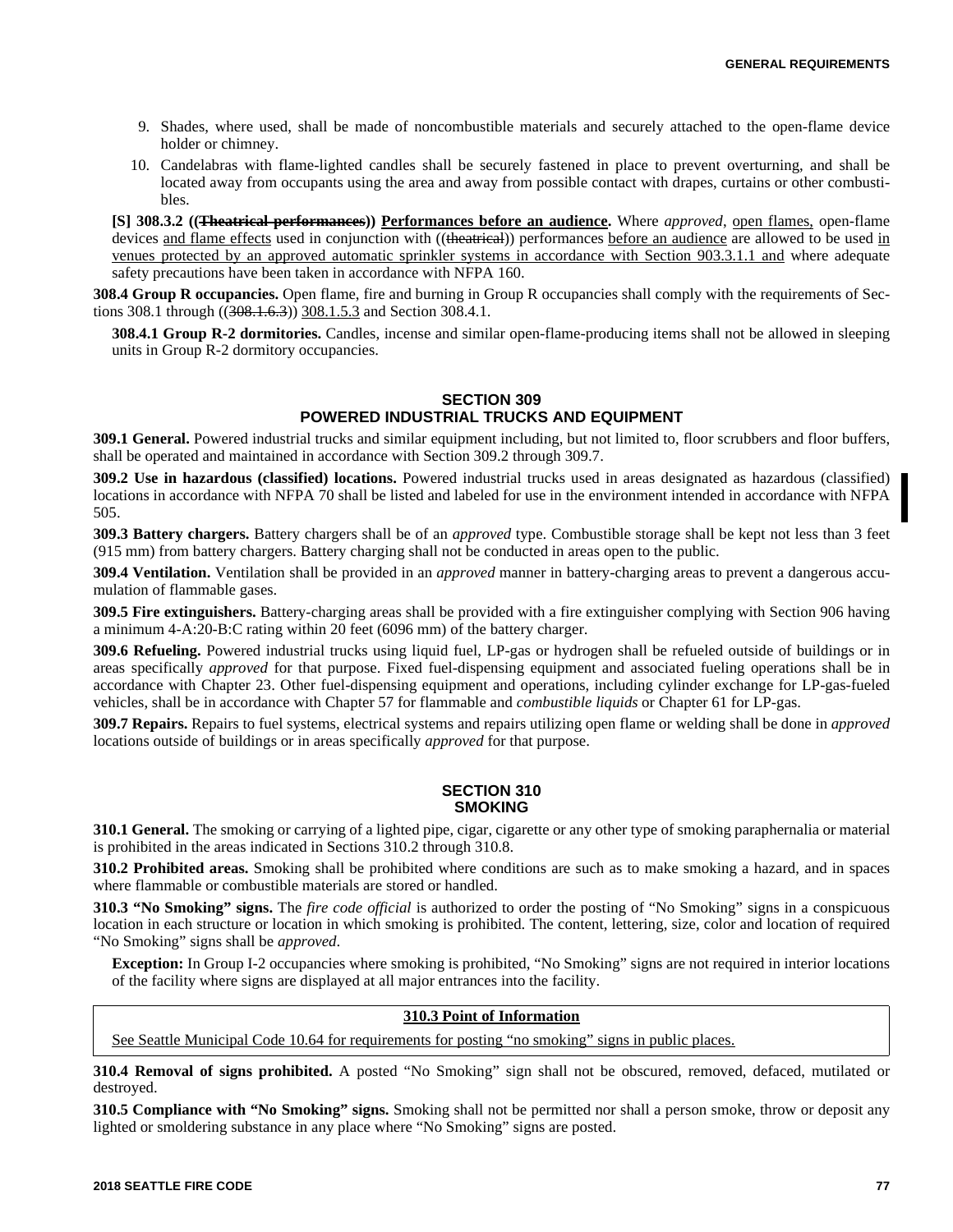**310.6 Ash trays.** Where smoking is permitted, suitable noncombustible ash trays or match receivers shall be provided on each table and at other appropriate locations.

**310.7 Burning objects.** Lighted matches, cigarettes, cigars or other burning object shall not be discarded in such a manner that could cause ignition of other combustible material.

**310.8 Hazardous environmental conditions.** Where the *fire code official* determines that hazardous environmental conditions necessitate controlled use of smoking materials, the ignition or use of such materials in mountainous, brush-covered or forestcovered areas or other designated areas is prohibited except in *approved* designated smoking areas.

## **SECTION 311 VACANT PREMISES**

**311.1 General.** Temporarily unoccupied buildings, structures, premises or portions thereof, including tenant spaces, shall be safeguarded and maintained in accordance with Sections 311.1.1 through 311.6.

**[S] 311.1.1 Abandoned premises.** Buildings, structures and premises ((for which an *owner* cannot be identified or located by dispatch of a certificate of mailing to the last known or registered address,)) which persistently or repeatedly become unprotected or unsecured, which have been occupied by unauthorized persons or for illegal purposes, or which present a danger of structural collapse or fire spread to adjacent properties ((shall)) may be considered to be abandoned, declared unsafe and abated by demolition or rehabilitation in accordance with the ((*International Property Maintenance Code*)) Seattle Municipal Code and the *International Building Code*.

**311.1.2 Tenant spaces.** Storage and lease plans required by this code shall be revised and updated to reflect temporary or partial vacancies.

**311.2 Safeguarding vacant premises.** Temporarily unoccupied buildings, structures, premises or portions thereof shall be secured and protected in accordance with **Sections** 311.2.1 through 311.2.3.

**311.2.1 Security.** Exterior and interior openings open to other tenants or unauthorized persons shall be boarded, locked, blocked or otherwise protected to prevent entry by unauthorized individuals. The *fire code official* is authorized to placard, post signs, erect barrier tape or take similar measures as necessary to secure public safety.

**[S] 311.2.2 Fire protection.** Fire alarm, automatic sprinkler systems and stand-pipe systems shall be maintained in an operable condition at all times.

## **Exceptions:**

П

- 1. Where the premises have been cleared of all combustible materials and debris and, in the opinion of the *fire code official*, the type of construction, *fire separation distance* and security of the premises do not create a fire hazard.
- 2. Where *approved* by the *fire code official*, buildings that will not be heated and where *fire protection systems* will be exposed to freezing temperatures, fire alarm and **automatic** sprinkler systems are permitted to be placed out of service and standpipes are permitted to be maintained as dry systems (without an automatic water supply), provided that the building does not have contents or storage, and windows, doors and other openings are secured to prohibit entry by unauthorized persons.
- 3. Where *approved* by the *fire code official*, fire alarm and automatic sprinkler systems are permitted to be placed out of service in seasonally occupied buildings: that will not be heated; where fire protection systems will be exposed to freezing temperatures; where *fire areas* do not exceed 12,000 square feet (1115 m<sup>2</sup>); and that do not store motor vehicles or hazardous materials.

**311.2.3 Fire separation.** Fire-resistance-rated partitions, *fire barriers* and *fire walls* separating vacant tenant spaces from the remainder of the building shall be maintained. Openings, joints and penetrations in fire-resistance-rated assemblies shall be protected in accordance with Chapter 7.

**311.3 Removal of combustibles.** Persons owning, or in charge or control of, a vacant building or portion thereof, shall remove therefrom all accumulations of combustible materials, flammable or combustible waste or rubbish and shall securely lock or otherwise secure doors, windows and other openings to prevent entry by unauthorized persons. The premises shall be maintained clear of waste or hazardous materials.

#### **Exceptions:**

- 1. Buildings or portions of buildings undergoing additions, *alterations*, repairs or change of occupancy in accordance with the *International Building Code*, where waste is controlled and removed as required by Section 304.
- 2. Seasonally occupied buildings.

**311.4 Removal of hazardous materials.** Persons owning or having charge or control of a vacant building containing hazardous materials regulated by Chapter 50 shall comply with the facility closure requirements of Section 5001.6.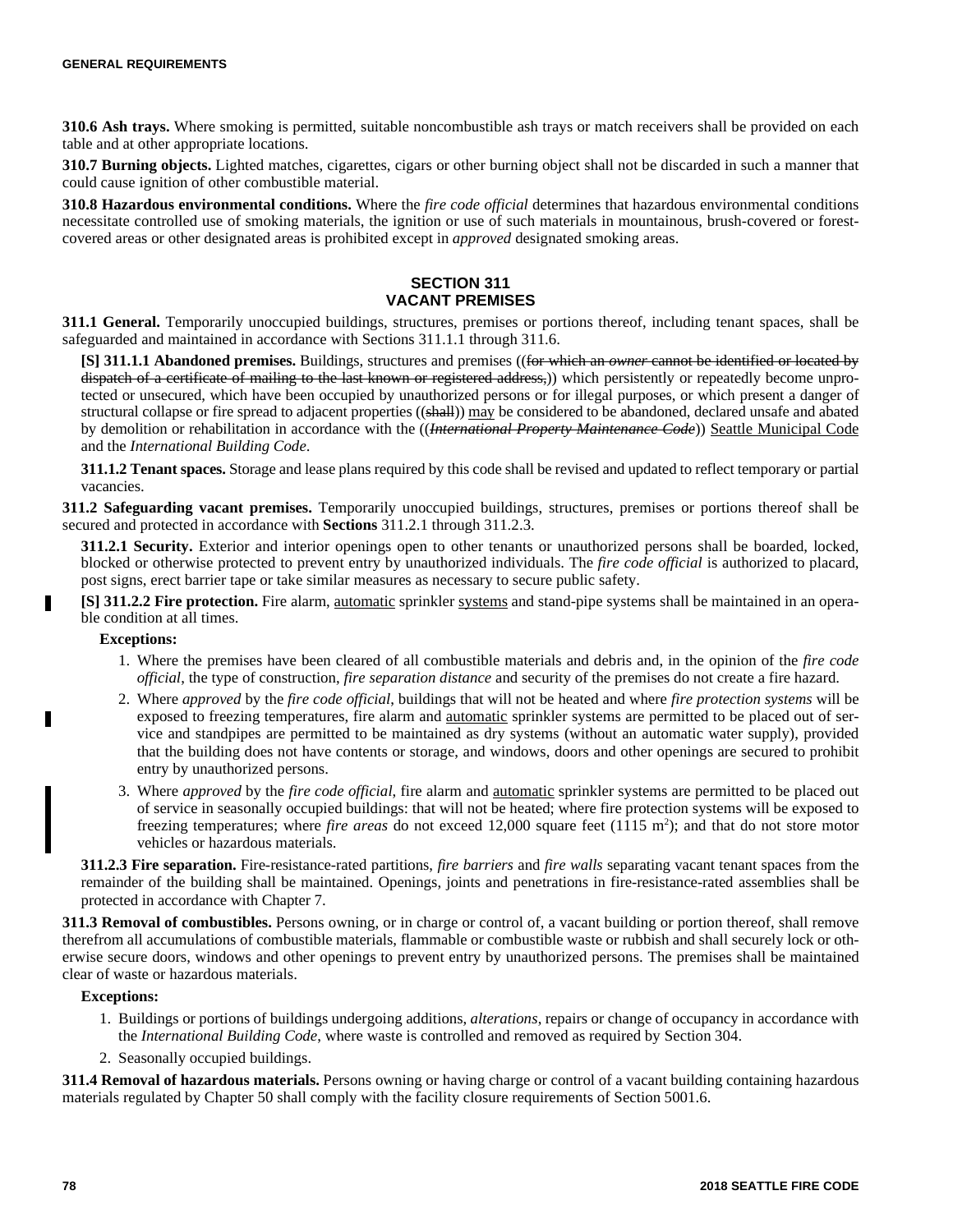**[S] 311.5 Placards.** ((Any)) If any vacant or abandoned buildings or structures are determined to be unsafe pursuant to Section 111 of this code relating to structural or interior hazards, ((shall be marked as required by)) the *fire code official* shall be authorized to require marking in accordance with Sections 311.5.1 through 311.5.5.

**311.5.1 Placard location.** Placards shall be applied on the front of the structure and be visible from the street. Additional placards shall be applied to the side of each entrance to the structure and on penthouses.

**311.5.2 Placard size and color.** Placards shall be 24 inches by 24 inches (610 mm by 610 mm) minimum in size with a red background, white reflective stripes and a white reflective border. The stripes and border shall have a 2-inch (51 mm) minimum stroke.

**311.5.3 Placard date.** Placards shall bear the date of their application to the building and the date of the most recent inspection.

**311.5.4 Placard symbols.** The design of the placards shall use the following symbols:

- 1.  $\Box$  This symbol shall mean that the structure had normal structural conditions at the time of marking.
- 2.  $\Box$  This symbol shall mean that structural or interior hazards exist and interior fire-fighting or rescue operations should be conducted with extreme caution.
- 3.  $\boxtimes$  This symbol shall mean that structural or interior hazards exist to a degree that consideration should be given to limit fire fighting to exterior operations only, with entry only occurring for known life hazards.
- 4. Vacant marker hazard identification symbols: The following symbols shall be used to designate known hazards on the vacant building marker. They shall be placed directly above the symbol.
	- 4.1. R/O—Roof open.
	- 4.2. S/M—Stairs, steps and landing missing.
	- 4.3. F/E—Avoid fire escapes.
	- 4.4. H/F—Holes in floor.

**311.5.5 Informational use.** The use of these symbols shall be informational only and shall not in any way limit the discretion of the on-scene incident commander.

## **311.6 Unoccupied tenant spaces in mall buildings.** Unoccupied tenant spaces in covered and open mall buildings shall be:

- 1. Kept free from the storage of any materials.
- 2. Separated from the remainder of the building by partitions of not less than 0.5-inch-thick (12.7 mm) gypsum board or an *approved* equivalent to the underside of the ceiling of the adjoining tenant spaces.
- 3. Without doors or other access openings other than one door that shall be kept key locked in the closed position except during that time when opened for inspection.
- 4. Kept free from combustible waste and be broomswept clean.

# **SECTION 312 VEHICLE IMPACT PROTECTION**

**312.1 General.** Vehicle impact protection required by this code shall be provided by posts that comply with Section 312.2 or by other *approved* physical barriers that comply with Section 312.3.

**312.2 Posts.** Guard posts shall comply with all of the following requirements:

- 1. Constructed of steel not less than 4 inches (102 mm) in diameter and concrete filled.
- 2. Spaced not more than 4 feet (1219 mm) between posts on center.
- 3. Set not less than 3 feet (914 mm) deep in a concrete footing of not less than a 15-inch (381 mm) diameter.
- 4. Set with the top of the posts not less than 3 feet (914 mm) above ground.
- 5. Located not less than 3 feet (914 mm) from the protected object.

**312.3 Other barriers.** Barriers, other than posts specified in Section 312.2, that are designed to resist, deflect or visually deter vehicular impact commensurate with an anticipated impact scenario shall be permitted where *approved*.

# **SECTION 313 FUELED EQUIPMENT**

**[S] 313.1 General.** Fueled equipment including, but not limited to, vehicles, watercraft, motorcycles, mopeds, lawn-care equipment, portable generators and portable cooking equipment, shall not be stored, operated or repaired within a building.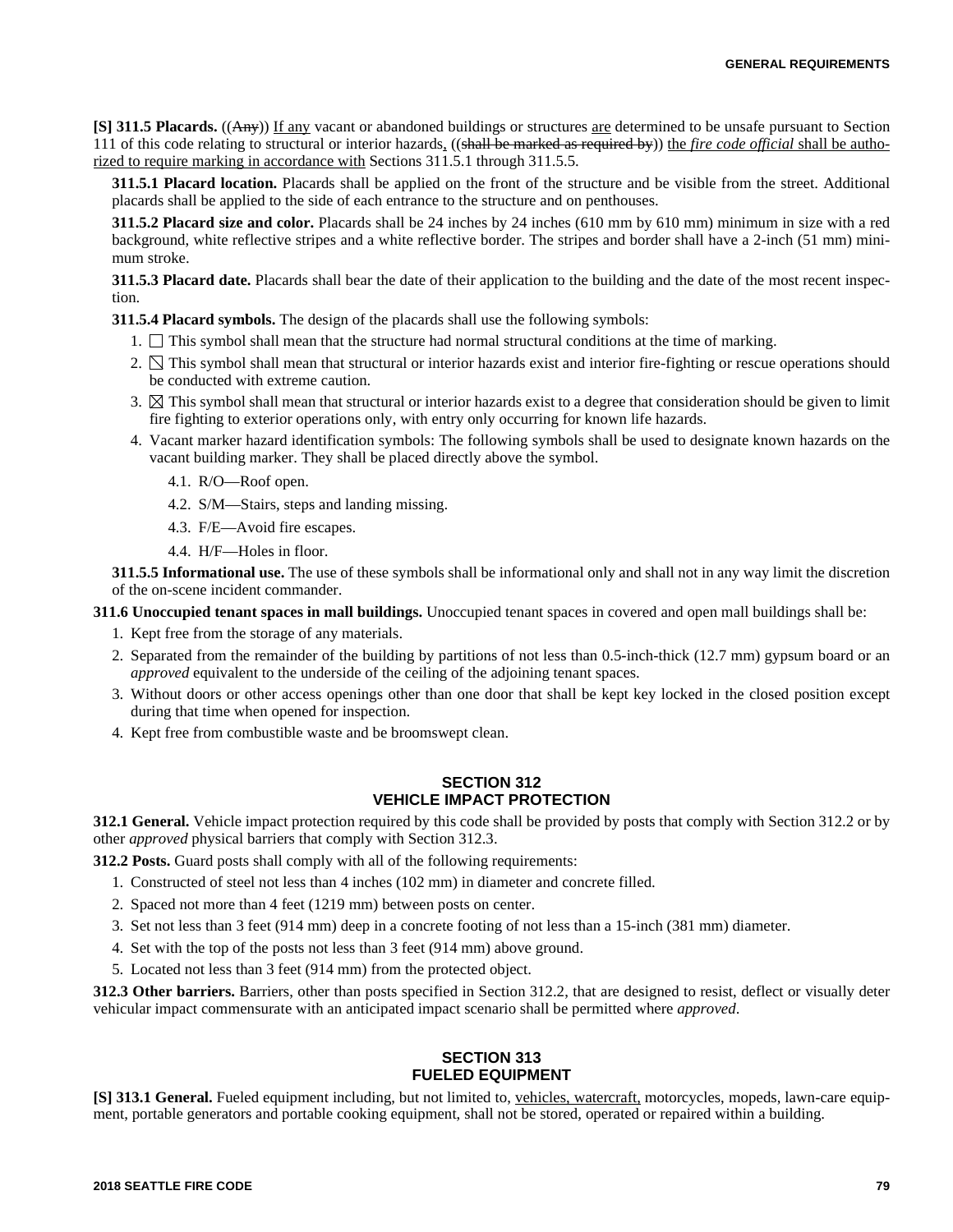### **Exceptions:**

- 1. Buildings or rooms constructed for such use in accordance with the *International Building Code*.
- 2. Where allowed by Section 314.
- 3. Storage of equipment utilized for maintenance purposes is allowed in *approved* locations where the aggregate fuel capacity of the stored equipment does not exceed 10 gallons (38 L) and the building is equipped throughout with an *automatic sprinkler system* installed in accordance with Section 903.3.1.1.

**313.1.1 Removal.** The *fire code official* is authorized to require removal of fueled equipment from locations where the presence of such equipment is determined by the *fire code official* to be hazardous.

**313.2 Group R occupancies.** Vehicles powered by flammable liquids, Class II *combustible liquids* or compressed flammable gases shall not be stored within the living space of Group R buildings.

## **SECTION 314 INDOOR DISPLAYS**

**314.1 General.** Indoor displays constructed within any occupancy shall comply with Sections 314.2 through 314.4.

**314.2 Fixtures and displays.** Fixtures and displays of goods for sale to the public shall be arranged so as to maintain free, immediate and unobstructed access to exits as required by Chapter 10.

**314.3 Highly combustible goods.** The display of highly combustible goods, including but not limited to fireworks, flammable or *combustible liquids*, liquefied flammable gases, oxidizing materials, pyroxylin plastics and agricultural goods, in main *exit access aisles*, *corridors*, covered and open malls, or within 5 feet (1524 mm) of entrances to *exits* and exterior exit doors is prohibited where a fire involving such goods would rapidly prevent or obstruct egress.

**[W][S] 314.4 Vehicles.** Liquid-fueled or gaseous-fueled vehicles, aircraft, boats or other motorcraft shall not be located indoors except as follows:

- 1. ((Batteries)) The engine starting system is made inoperable or batteries are disconnected except where the *fire code official* requires that the batteries remain connected to maintain safety features.
- 2. Fuel in fuel tanks does not exceed one-quarter tank or 5 gallons (19 L) (whichever is least).
- 3. Fuel tanks and fill openings are closed and sealed to prevent tampering.
- 4. Vehicles, aircraft, boats or other motorcraft equipment are not fueled or defueled within the building.

## **SECTION 315 GENERAL STORAGE**

**315.1 General.** Storage shall be in accordance with Sections 315.2 through 315.6. Outdoor pallet storage shall be in accordance with Sections 315.2 and 315.7.

**Exception:** Wood and wood composite pallets stored outdoors at pallet manufacturing and recycling facilities and complying with Section 2810.

**[S] 315.2 Permit required.** A permit for ((miscellaneous)) combustible storage shall be required as set forth in Section 105.6.

**315.3 Storage in buildings.** Storage of materials in buildings shall be orderly and stacks shall be stable. Storage of combustible materials shall be separated from heaters or heating devices by distance or shielding so that ignition cannot occur.

**315.3.1 Ceiling clearance.** Storage shall be maintained 2 feet (610 mm) or more below the ceiling in nonsprinklered areas of buildings or not less than 18 inches (457 mm) below sprinkler head deflectors in sprinklered areas of buildings.

## **Exceptions:**

- 1. The 2-foot (610 mm) ceiling clearance is not required for storage along walls in nonsprinklered areas of buildings.
- 2. The 18-inch (457 mm) ceiling clearance is not required for storage along walls in areas of buildings equipped with an *automatic sprinkler system* in accordance with Section 903.3.1.1, 903.3.1.2 or 903.3.1.3

**315.3.2 Means of egress.** Combustible materials shall not be stored in *exits* or enclosures for *stairways* and *ramps*. Combustible materials in the means of egress during construction, demolition, remodeling or alterations shall comply with Section 3311.3.

#### **[S] 315.3.2.1 Storage under stairways.** Storage is prohibited under exit stairways.

**Exception:** Enclosures under stairways in accordance with Section 1011.7.

**315.3.3 Equipment rooms.** Combustible material shall not be stored in boiler rooms, mechanical rooms, electrical equipment rooms or in *fire command centers* as specified in Section 508.1.5.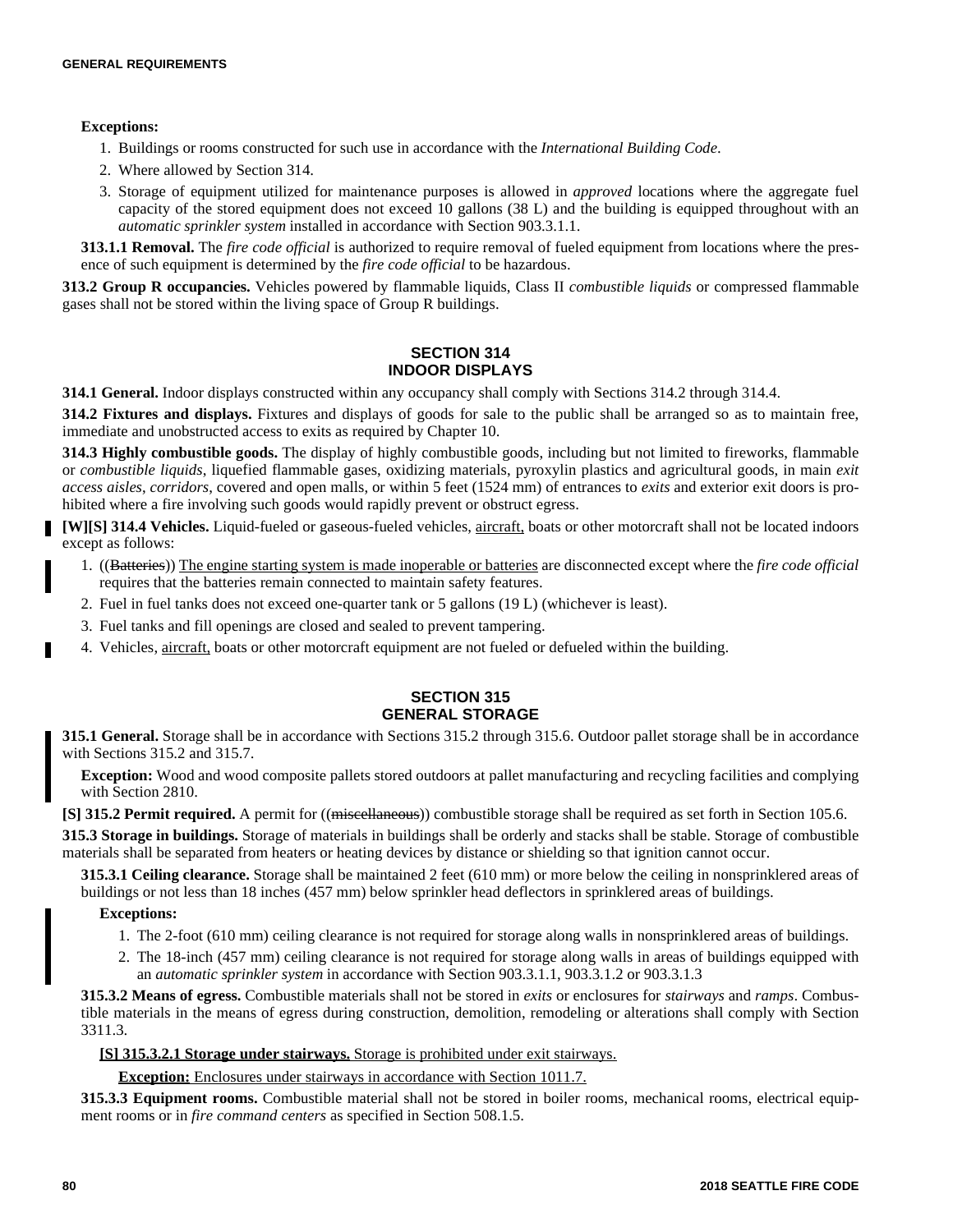**315.3.4 Attic, under-floor and concealed spaces.** Attic, under-floor and concealed spaces used for storage of combustible materials shall be protected on the storage side as required for 1-hour *fire-resistance-rated* construction. Openings shall be protected by assemblies that are self-closing and are of noncombustible construction or solid wood core not less than 1-3/4 inches (44.5 mm) in thickness. Storage shall not be placed on exposed joists.

#### **Exceptions:**

- 1. Areas protected by *approved automatic sprinkler system*s.
- 2. Group R-3 and Group U occupancies.

**[S] 315.3.5 Non high pile storage arrangements.** Storage that is not high pile storage shall be within 20 feet of the two aisles, each at least 44 inches wide. No block pile shall exceed 40 feet by 40 feet unless approved by the fire code official. No dead-end aisle shall be longer than 10 times the width. All storage in unsprinklered areas shall be within 150 feet (45 720 mm) aisle travel of fire department exterior access openings.

**315.4 Outside storage.** Outside storage of combustible materials shall not be located within 10 feet (3048 mm) of a *lot line*.

#### **Exceptions:**

- 1. The separation distance is allowed to be reduced to 3 feet (914 mm) for storage not exceeding 6 feet (1829 mm) in height.
- 2. The separation distance is allowed to be reduced where the *fire code official* determines that hazard to the adjoining property does not exist.

**315.4.1 Storage beneath overhead projections from buildings.** Where buildings are protected by an *automatic sprinkler system*, the outdoor storage, display and handling of combustible materials under eaves, canopies or other projections or overhangs are prohibited except where automatic sprinklers are installed under such eaves, canopies or other projections or overhangs.

**315.4.2 Height.** Storage in the open shall not exceed 20 feet (6096 mm) in height.

**[S] Exception:** Boat storage in accordance with NFPA 303.

**[S] 315.4.3 Prohibited locations.** Storage shall not be located underneath elevated roadways or elevated railways unless approved by the *fire code official.*

**315.5 Storage underneath high-voltage transmission lines.** Storage located underneath high-voltage transmission lines shall be in accordance with Section 316.6.2.

**315.6 Storage in plenums.** Storage is prohibited in plenums. Abandoned material in plenums shall be deemed to be storage and shall be removed. Where located in plenums, the portion of abandoned cables that are able to be accessed without causing damage, or requiring demolition to the building shall be identified for future use with a tag or shall be deemed storage and shall be removed.

**315.7 Outdoor pallet storage.** Pallets stored outdoors shall comply with Sections 315.7 through 315.7.7. Pallets stored within a building shall be protected in accordance with Chapter 32.

**315.7.1 Storage beneath overhead projections from buildings.** Where buildings are equipped throughout with an *automatic sprinkler system*, the outdoor storage of pallets under eaves, canopies or other projections or overhangs are prohibited except where automatic sprinklers are installed under such eaves, canopies or other projections or overhangs.

**315.7.2 Distance to lot line.** Pallet storage shall not be located within 10 feet (3048 mm) of a *lot line*.

**315.7.3 Storage height.** Pallet storage shall not exceed 20 feet (6096 mm) in height.

**315.7.4 Pallet pile stability and size.** Pallet stacks shall be arranged to form stable piles. Individual pallet piles shall cover an area not greater than 400 square feet  $(37 \text{ m}^2)$ .

**315.7.5 Pallet types.** Pallets shall be all wood, with slatted or solid top or bottom, with metal fasteners, or shall be plastic or composite pallets, listed and labeled in accordance with UL 2335 or FM 4996. Plastic pallets shall be both solid and gridded deck, independent of the pallet manufacturing process, type of resin used in fabrication or geometry of the pallet.

**315.7.6 Pile separation distances.** In addition to the other requirements of this section, pallet stacks and piles shall be separated in accordance with Sections 315.7.6.1 and 315.7.6.2.

**315.7.6.1 Building separation.** Pallet stacks and piles shall be separated from buildings in accordance with Table 315.7.6(1) for wood pallets and Table 315.7.6(2) for plastic pallets.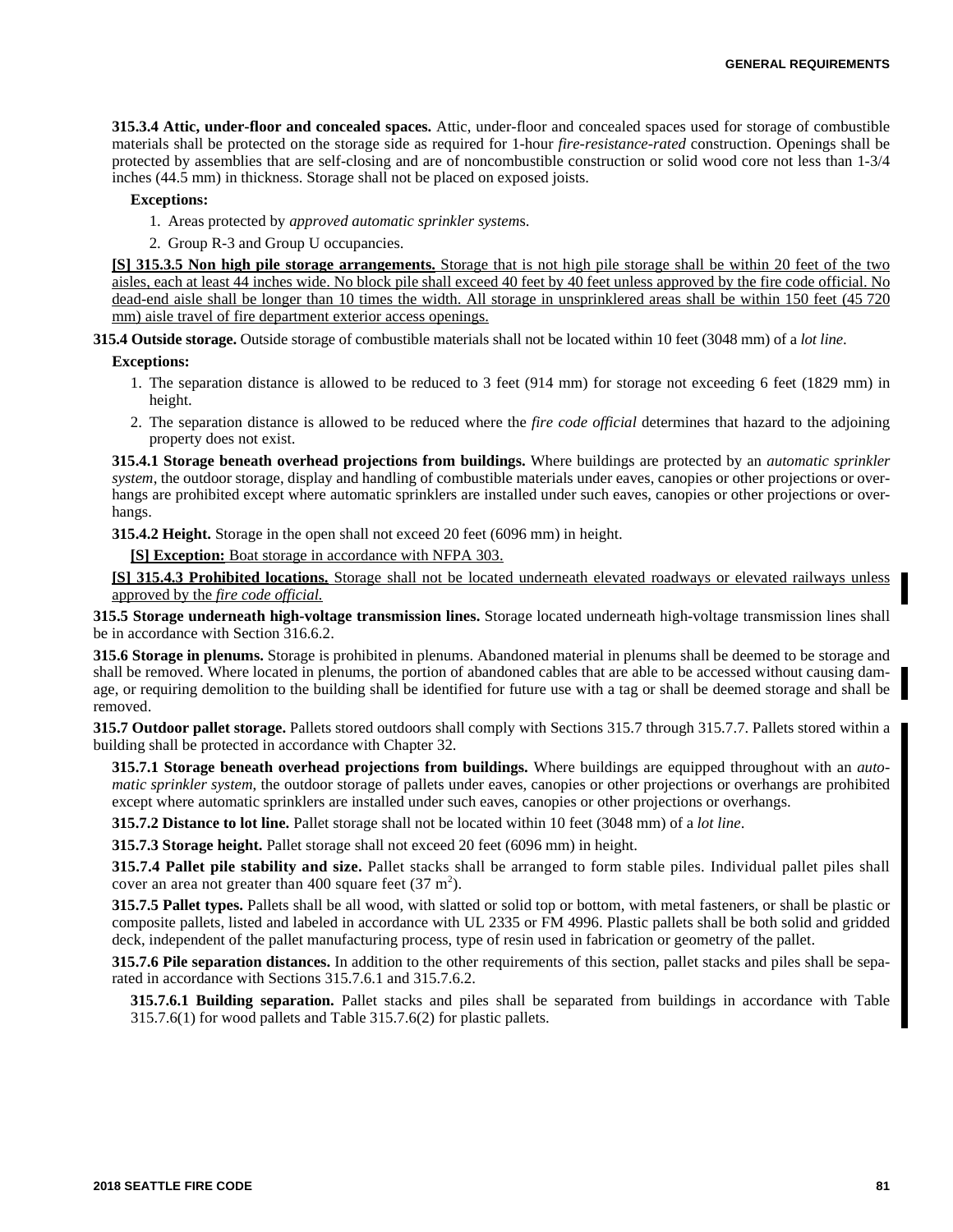#### **TABLE 315.7.6(1) SEPARATION DISTANCE BETWEEN WOOD PALLET STACKS AND BUILDINGS**

|                           |                                         | <b>WOOD PALLET SEPARATION DISTANCE (feet)</b> |                      |                 |
|---------------------------|-----------------------------------------|-----------------------------------------------|----------------------|-----------------|
| <b>WALL CONSTRUCTION</b>  | <b>OPENING TYPE</b>                     | $\leq 50$<br>Pallets                          | 51 to 200<br>Pallets | >200<br>Pallets |
| Masonry                   | None                                    |                                               |                      | 2               |
| Masonry                   | Fire-rated glazing with open sprinklers | $\mathcal{D}$                                 |                      | 20              |
| Masonry                   | Fire-rated glazing                      | $((10))$ 5                                    | ((5)) 10             | 20              |
| Masonry                   | Plain glass with open sprinklers        | $((10))$ 5                                    | ((5)) 10             | 20              |
| Noncombustible            | None                                    | $((10))$ 5                                    | ((5)) 10             | 20              |
| Wood with open sprinklers |                                         | $((10))$ 5                                    | ((5)) 10             | 20              |
| Wood                      | None                                    | 15                                            | 30                   | 90              |
| Any                       | Plain glass                             | 15                                            | 30                   | 90              |

For SI: 1 foot = 304.8 mm.

#### **TABLE 315.7.6(2) SEPARATION DISTANCE BETWEEN PLASTIC PALLET STACKS AND BUILDINGS**

|                           | <b>OPENING TYPE</b>                     | PLASTIC PALLET SEPARATION DISTANCE (feet) |                      |                 |
|---------------------------|-----------------------------------------|-------------------------------------------|----------------------|-----------------|
| <b>WALL CONSTRUCTION</b>  |                                         | $\leq 50$<br>Pallets                      | 51 to 200<br>Pallets | >200<br>Pallets |
| Masonry                   | None                                    | ∍                                         | ↑                    | 2               |
| Masonry                   | Fire-rated glazing with open sprinklers | 10                                        | 20                   | 50              |
| Masonry                   | Fire-rated glazing                      | 15                                        | 40                   | 100             |
| Masonry                   | Plain glass with open sprinklers        | 15                                        | 40                   | 100             |
| Noncombustible            | None                                    | 15                                        | 40                   | 100             |
| Wood with open sprinklers |                                         | 15                                        | 40                   | 100             |
| Wood                      | None                                    | 30                                        | 80                   | 150             |
| Any                       | Plain glass                             | 30                                        | 80                   | 150             |

For SI: 1 foot = 304.8 mm.

**315.7.6.2 Separation from other pallets and on-site storage.** Pallets shall be separated from other pallet piles and other storage in accordance with Table 315.7.6(3) for wood pallets and Table 315.7.6(4) for plastic pallets.

**TABLE 315.7.6(3)**

# **SEPARATION FROM OTHER PALLET PILES AND ON-SITE STORAGE (WOOD PALLETS)**

|                       | <b>WOOD PALLET SEPARATION DISTANCE (feet)</b> |                      |                 |  |
|-----------------------|-----------------------------------------------|----------------------|-----------------|--|
|                       | $\leq 50$<br>Pallets                          | 51 to 200<br>Pallets | >200<br>Pallets |  |
| Between pallet piles  |                                               |                      |                 |  |
| Other on-site storage | ر. ،                                          |                      | 4.              |  |

For SI: 1 foot =  $304.8$  mm.

# **TABLE 315.7.6(4) SEPARATION FROM OTHER PALLET PILES AND ON-SITE STORAGE (PLASTIC PALLETS)**

|                       | PLASTIC PALLET SEPARATION DISTANCE (feet) |                      |                 |  |
|-----------------------|-------------------------------------------|----------------------|-----------------|--|
|                       | $\leq 50$<br>Pallets                      | 51 to 200<br>Pallets | >200<br>Pallets |  |
| Between pallet piles  |                                           | 40                   |                 |  |
| Other on-site storage |                                           | 40                   |                 |  |

For SI: 1 foot  $= 304.8$  mm.

**[S] 315.7.7 Prohibited locations.** Pallets shall not be stored underneath high-voltage transmission lines, elevated roadways or elevated railways unless approved by the *fire code official*.

**[S] 315.8 Basement storage and sale of combustible materials.** Storage and sale of combustible material in non-sprinklered basements shall be in accordance with subsections 315.8.1 through 315.8.5.

**315.8.1 Storage room size.** Combustible material being stored or available for sales shall be placed in rooms no larger than  $500$  sq. ft.  $(46.5 \text{ m}^2)$ .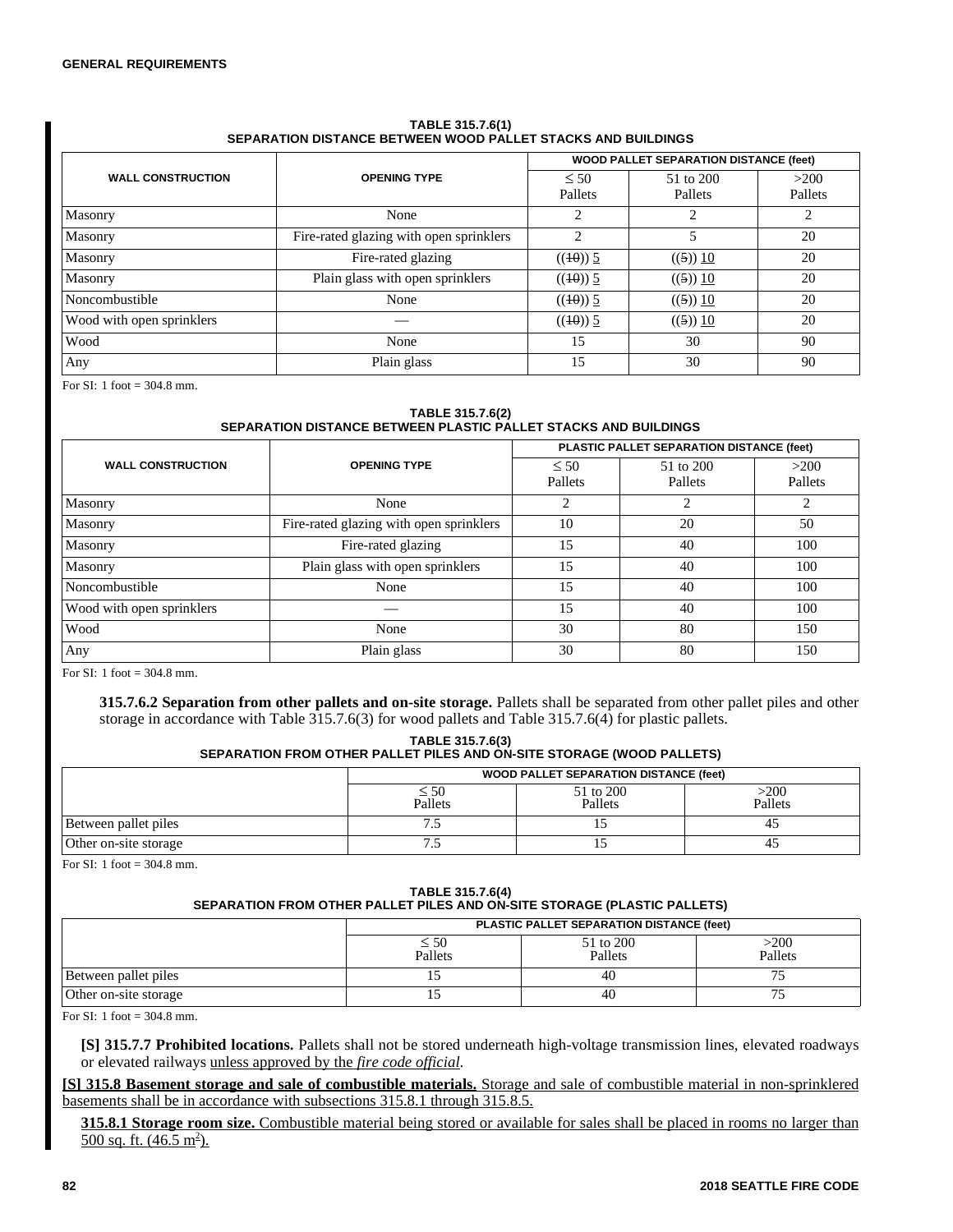**315.8.2 Storage room construction.** Each storage room shall be separated from other areas by fire barriers with at least one hour fire-resistance rating.

**315.8.3 Number of storage rooms.** There shall be a maximum of three storage rooms within any one basement.

**315.8.4 Storage room access.** Each storage room shall be provided with access directly from the building exterior, or through a one-hour fire resistance rated corridor between each room and an exterior door, or exit enclosure.

**315.8.5 Storage room restrictions.** Storage rooms shall not contain any material classified as a flammable liquid, hazardous material, or highly combustible material.

# **SECTION 316 HAZARDS TO FIRE FIGHTERS**

**316.1 Trapdoors to be closed.** Trapdoors and scuttle covers, other than those that are within a *dwelling unit* or automatically operated, shall be kept closed at all times except when in use.

**316.2 Shaftway markings.** Vertical shafts shall be identified as required by this section.

**316.2.1 Exterior access to shaftways.** Outside openings that can be reached by the fire department and that open directly on a hoistway or shaftway communicating between two or more floors in a building shall be plainly marked with the word SHAFTWAY in red letters not less than 6 inches (152 mm) high on a white background. Such warning signs shall be placed so as to be readily discernible from the outside of the building.

**316.2.2 Interior access to shaftways.** Door or window openings to a hoistway or shaftway from the interior of the building shall be plainly marked with the word SHAFTWAY in red letters not less than 6 inches (152 mm) high on a white background. Such warning signs shall be placed so as to be readily discernible.

**Exception:** Marking shall not be required on shaftway openings that are readily discernible as openings onto a shaftway by the construction or arrangement.

**316.3 Pitfalls.** The intentional design or *alteration* of buildings to disable, injure, maim or kill intruders is prohibited. A person shall not install and use firearms, sharp or pointed objects, razor wire, *explosives*, flammable or *combustible liquid* containers, or dispensers containing highly toxic, toxic, irritant or other hazardous materials in a manner that could passively or actively disable, injure, maim or kill a fire fighter who forcibly enters a building for the purpose of controlling or extinguishing a fire, rescuing trapped occupants or rendering other emergency assistance.

**316.4 Obstructions on roofs.** Wires, cables, ropes, antennas, or other suspended obstructions installed on the roof of a building having a roof slope of less than 30 degrees (0.52 rad) shall not create an obstruction that is less than 7 feet (2133 mm) high above the surface of the roof.

## **Exceptions:**

- 1. Such obstruction shall be permitted where the wire, cable, rope, antenna or suspended obstruction is encased in a white, 2-inch (51 mm) minimum diameter plastic pipe or an approved equivalent.
- 2. Such obstruction shall be permitted where there is a solid obstruction below such that accidentally walking into the wire, cable, rope, antenna or suspended obstruction is not possible.

**316.5 Security device.** Any security device or system that emits any medium that could obscure a *means of egress* in any building, structure or premise shall be prohibited.

**316.6 Structures and outdoor storage underneath high-voltage transmission lines**. Structures and outdoor storage underneath high-voltage transmission lines shall comply with Sections 316.6.1 and 316.6.2, respectively.

**316.6.1 Structures**. Structures shall not be constructed within the utility easement beneath high-voltage transmission lines.

**Exception:** Restrooms and unoccupied telecommunication structures of noncombustible construction less than 15 feet (4572 mm) in height.

**316.6.2 Outdoor storage.** Outdoor storage within the utility easement underneath high-voltage transmission lines shall be limited to noncombustible material. Storage of hazardous materials including, but not limited to, flammable and *combustible liquids* is prohibited.

**Exception:** Combustible storage, including vehicles and fuel storage for backup power equipment serving public utility equipment, is allowed, provided that a plan indicating the storage configuration is submitted and *approved*.

# **SECTION 317 ROOFTOP GARDENS AND LANDSCAPED ROOFS**

**317.1 General.** Rooftop gardens and landscaped roofs shall be installed and maintained in accordance with Sections 317.2 through 317.5 and Sections 1505 and 1507.16 of the *International Building Code.*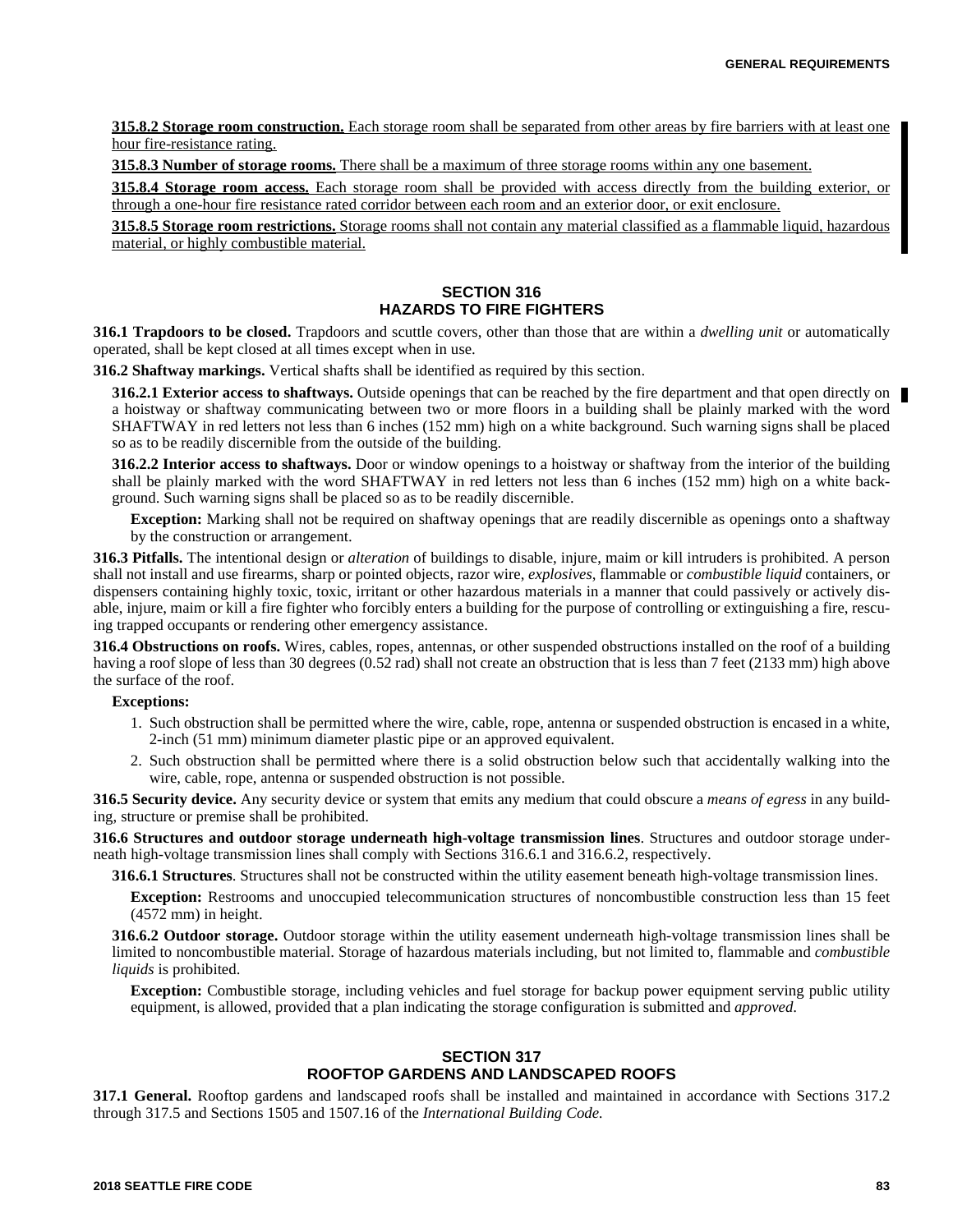**[S] 317.2 Rooftop garden or landscaped roof size.** Rooftop garden or landscaped roof areas shall not exceed 15,625 square feet (1450 m<sup>2</sup>) in size for any single area with a maximum dimension of 125 feet (39 m) in length or width. A minimum 6-footwide (1.8 m) clearance consisting of a listed Class A (( $\rightarrow$ rated roof system complying)) roof assembly tested in accordance with ASTM E108 or UL 790 shall be provided between adjacent rooftop gardens or landscaped roof areas.

**317.3 Rooftop structure and equipment clearance.** For all vegetated roofing systems abutting combustible vertical surfaces, a Class A-rated roof system complying with ASTM E108 or UL 790 shall be achieved for a minimum 6-foot-wide (1829 mm) continuous border placed around rooftop structures and all rooftop equipment including, but not limited to, mechanical and machine rooms, penthouses, skylights, roof vents, solar panels, antenna supports and building service equipment.

**317.4 Vegetation.** Vegetation shall be maintained in accordance with Sections 317.4.1 and 317.4.2.

**317.4.1 Irrigation.** Supplemental irrigation shall be provided to maintain levels of hydration necessary to keep green roof plants alive and to keep dry foliage to a minimum.

**317.4.2 Dead foliage.** Excess biomass, such as overgrown vegetation, leaves and other dead and decaying material, shall be removed at regular intervals not less than two times per year.

**317.4.3 Maintenance plan.** The *fire code official* is authorized to require a maintenance plan for vegetation placed on roofs due to the size of a roof garden, materials used or where a fire hazard exists to the building or exposures due to the lack of maintenance.

**317.5 Maintenance equipment.** Fueled equipment stored on roofs and used for the care and maintenance of vegetation on roofs shall be stored in accordance with Section 313.

## **SECTION 318 LAUNDRY CARTS**

**318.1 Laundry carts with a capacity of 1 cubic yard or more.** Laundry carts with an individual capacity of 1 cubic yard [200 gallons  $(0.76 \text{ m}^3)$  or more, used in laundries within Group B, E, F-1, I, M and R-1 occupancies, shall be constructed of noncombustible materials or materials having a peak rate of heat release not exceeding 300 kW/m<sup>2</sup> at a flux of 50 kW/m<sup>2</sup> where tested in a horizontal orientation in accordance with ASTM E1354.

#### **Exceptions:**

- 1. Laundry carts in areas protected by an *approved automatic sprinkler system* installed throughout in accordance with Section 903.3.1.1.
- 2. Laundry carts in coin-operated laundries.

## **SECTION 319 MOBILE FOOD PREPARATION VEHICLES**

**[W] 319.1 General.** Mobile food preparation vehicles that are equipped with appliances that produce smoke or grease-laden vapors or utilizing LP-gas systems or CNG systems shall comply with this section.

**319.2 Permit required.** Permits shall be required as set forth in Section 105.6.

**319.3 Exhaust hood.** Cooking equipment that produces grease-laden vapors shall be provided with a kitchen exhaust hood in accordance with Section 607.

**319.4 Fire protection.** Fire protection shall be provided in accordance with Sections 319.4.1 and 319.4.2.

**319.4.1 Fire protection for cooking equipment.** Cooking equipment shall be protected by automatic fire extinguishing systems in accordance with Section 904.12.

**319.4.2 Fire extinguisher.** Portable fire extinguishers shall be provided in accordance with Section 906.4.

**319.5 Appliance connection to fuel supply piping.** Gas cooking appliances shall be secured in place and connected to fuel-supply piping with an appliance connector complying with ANSI Z21.69/CSA 6.16. The connector installation shall be configured in accordance with the manufacturer's installation instructions. Movement of appliances shall be limited by restraining devices installed in accordance with the connector and appliance manufacturers' instructions.

**319.6 Cooking oil storage containers.** Cooking oil storage containers within mobile food preparation vehicles shall have a maximum aggregate volume not more than 120 gallons (454 L), and shall be stored in such a way as to not be toppled or damaged during transport.

**319.7 Cooking oil storage tanks.** Cooking oil storage tanks within mobile food preparation vehicles shall comply with Sections 319.7.1 through 319.7.5.2.

**319.7.1 Metallic storage tanks.** Metallic cooking oil storage tanks shall be *listed* in accordance with UL 80 or UL 142, and shall be installed in accordance with the tank manufacturer's instructions.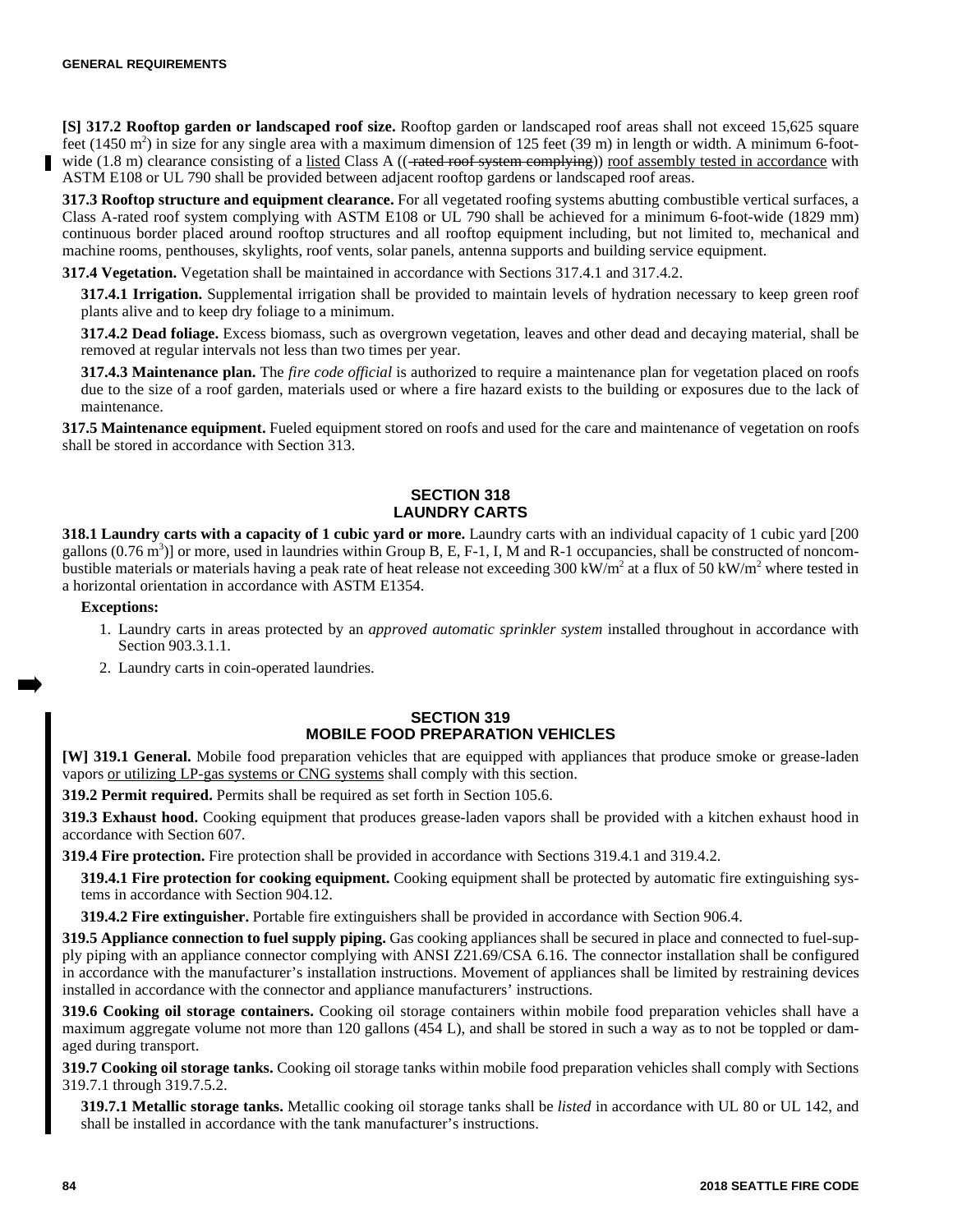**319.7.2 Nonmetallic storage tanks.** Nonmetallic cooking oil storage tanks shall be installed in accordance with the tank manufacturer's instructions and shall comply with both of the following:

- 1. Tanks shall be *listed* for use with cooking oil, including maximum temperature to which the tank will be exposed during use.
- 2. Tank capacity shall not exceed 200 gallons (757 L) per tank.

**319.7.3 Cooking oil storage system components.** Metallic and nonmetallic cooking oil storage system components shall include, but are not limited to, piping, connections, fittings, valves, tubing, hose, pumps, vents and other related components used for the transfer of cooking oil.

**319.7.4 Design criteria.** The design, fabrication and assembly of system components shall be suitable for the working pressures, temperatures and structural stresses to be encountered by the components.

**319.7.5 Tank venting.** Normal and emergency venting shall be provided for cooking oil storage tanks.

**319.7.5.1 Normal vents.** Normal vents shall be located above the maximum normal liquid line, and shall have a minimum effective area not smaller than the largest filling or withdrawal connection. Normal vents are not required to vent to the exterior.

**319.7.5.2 Emergency vents.** Emergency relief vents shall be located above the maximum normal liquid line, and shall be in the form of a device or devices that will relieve excessive internal pressure caused by an exposure fire. For nonmetallic tanks, the emergency relief vent shall be allowed to be in the form of construction. Emergency vents are not required to discharge to the exterior.

**319.8 LP-gas systems.** Where LP-gas systems provide fuel for cooking appliances, such systems shall comply with Chapter 61 and Sections 319.8.1 through 319.8.5.

**319.8.1 Maximum aggregate volume.** The maximum aggregate capacity of LP-gas containers transported on the vehicle and used to fuel cooking appliances only shall not exceed 200 pounds (91 kg) propane capacity.

**319.8.2 Protection of container.** LP-gas containers installed on the vehicle shall be securely mounted and restrained to prevent movement.

**319.8.3 LP-gas container construction.** LP-gas containers shall be manufactured in compliance with the requirements of NFPA 58.

**319.8.4 Protection of system piping.** LP-gas system piping, including valves and fittings, shall be adequately protected to prevent tampering, impact damage, and damage from vibration.

**319.8.5 LP-gas alarms.** A *listed* LP-gas alarm shall be installed within the vehicle in the vicinity of LP-gas system components, in accordance with the manufacturer's instructions.

**319.9 CNG systems.** Where CNG systems provide fuel for cooking appliances, such systems shall comply with Sections 319.9.1 through 319.9.4.

**319.9.1 CNG containers supplying only cooking fuel.** CNG containers installed solely to provide fuel for cooking purposes shall be in accordance with Sections 319.9.1.1 through 319.9.1.3

**319.9.1.1 Maximum aggregate volume.** The maximum aggregate capacity of CNG containers transported on the vehicle shall not exceed 1,300 pounds (590 kg) water capacity.

**319.9.1.2 Protection of container.** CNG containers shall be securely mounted and restrained to prevent movement. Containers shall not be installed in locations subject to a direct vehicle impact.

**319.9.1.3 CNG container construction.** CNG containers shall be an NGV-2 cylinder.

**319.9.2 CNG containers supplying transportation and cooking fuel.** Where CNG containers and systems are used to supply fuel for cooking purposes in addition to being used for transportation fuel, the installation shall be in accordance with NFPA 52.

**319.9.3 Protection of system piping.** CNG system piping, including valves and fittings, shall be adequately protected to prevent tampering, impact damage and damage from vibration.

**319.9.4 Methane alarms.** A listed methane gas alarm shall be installed within the vehicle in accordance with manufacturer's instructions.

**319.10 Maintenance.** Maintenance of systems on mobile food preparation vehicles shall be in accordance with Sections 319.10.1 through 319.10.3.

**319.10.1 Exhaust system.** The exhaust system, including hood, grease-removal devices, fans, ducts and other appurtenances, shall be inspected and cleaned in accordance with Section 607.3.

**319.10.2 Fire protection systems and devices.** Fire protection systems and devices shall be maintained in accordance with Section 901.6.